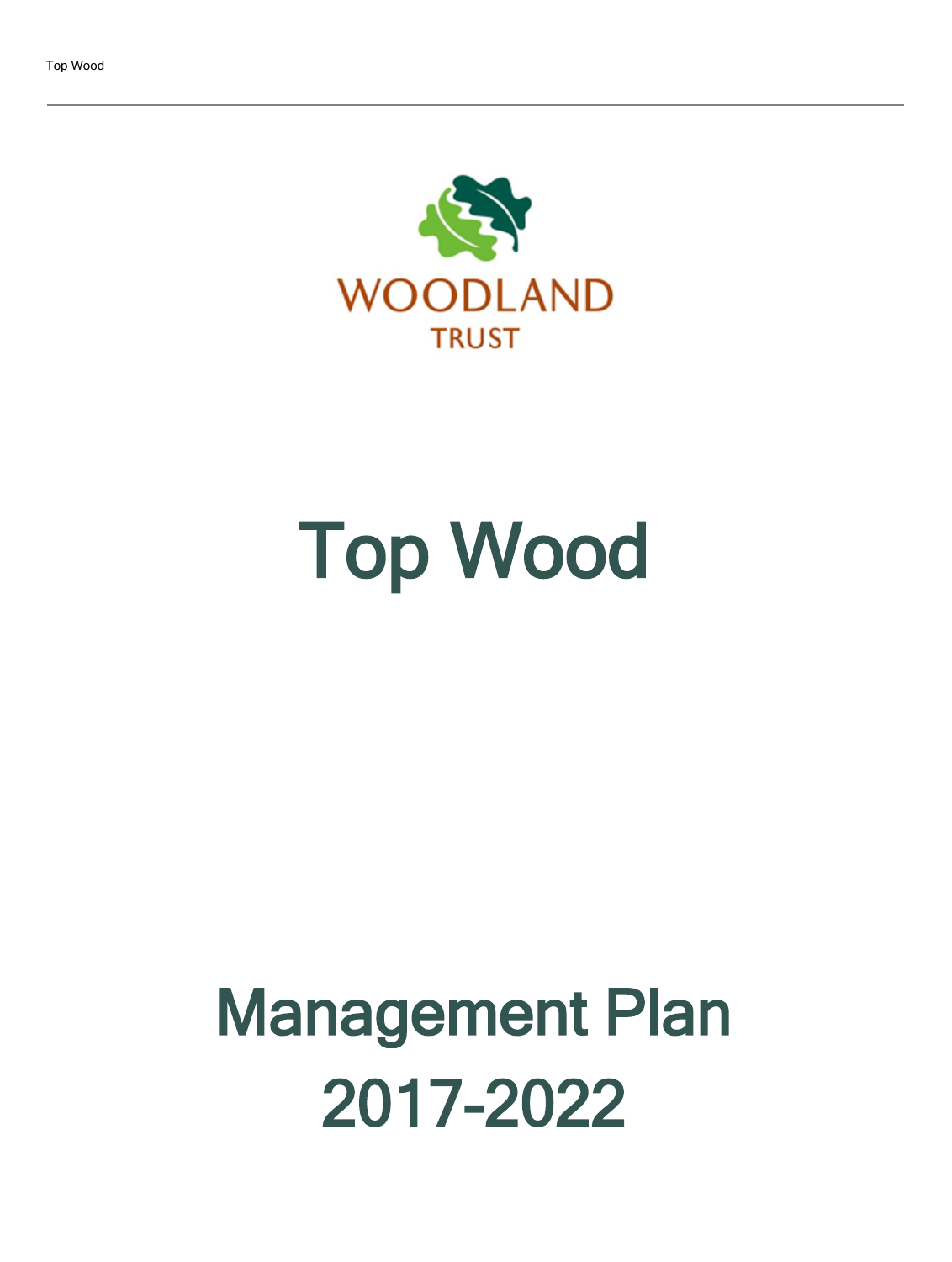#### MANAGEMENT PLAN - CONTENTS PAGE

ITEM Page No.

Introduction

Plan review and updating

#### Woodland Management Approach

**Summary** 

- 1.0 Site details
- 2.0 Site description
	- 2.1 Summary Description
	- 2.2 Extended Description
- 3.0 Public access information
	- 3.1 Getting there
	- 3.2 Access / Walks
- 4.0 Long term policy
- 5.0 Key Features
	- 5.1 Informal Public Access
	- 5.2 New Native Woodland
- 6.0 Work Programme
- Appendix 1: Compartment descriptions
- Appendix 2: Harvesting operations (20 years)

**Glossary** 

## MAPS

Access Conservation Features Management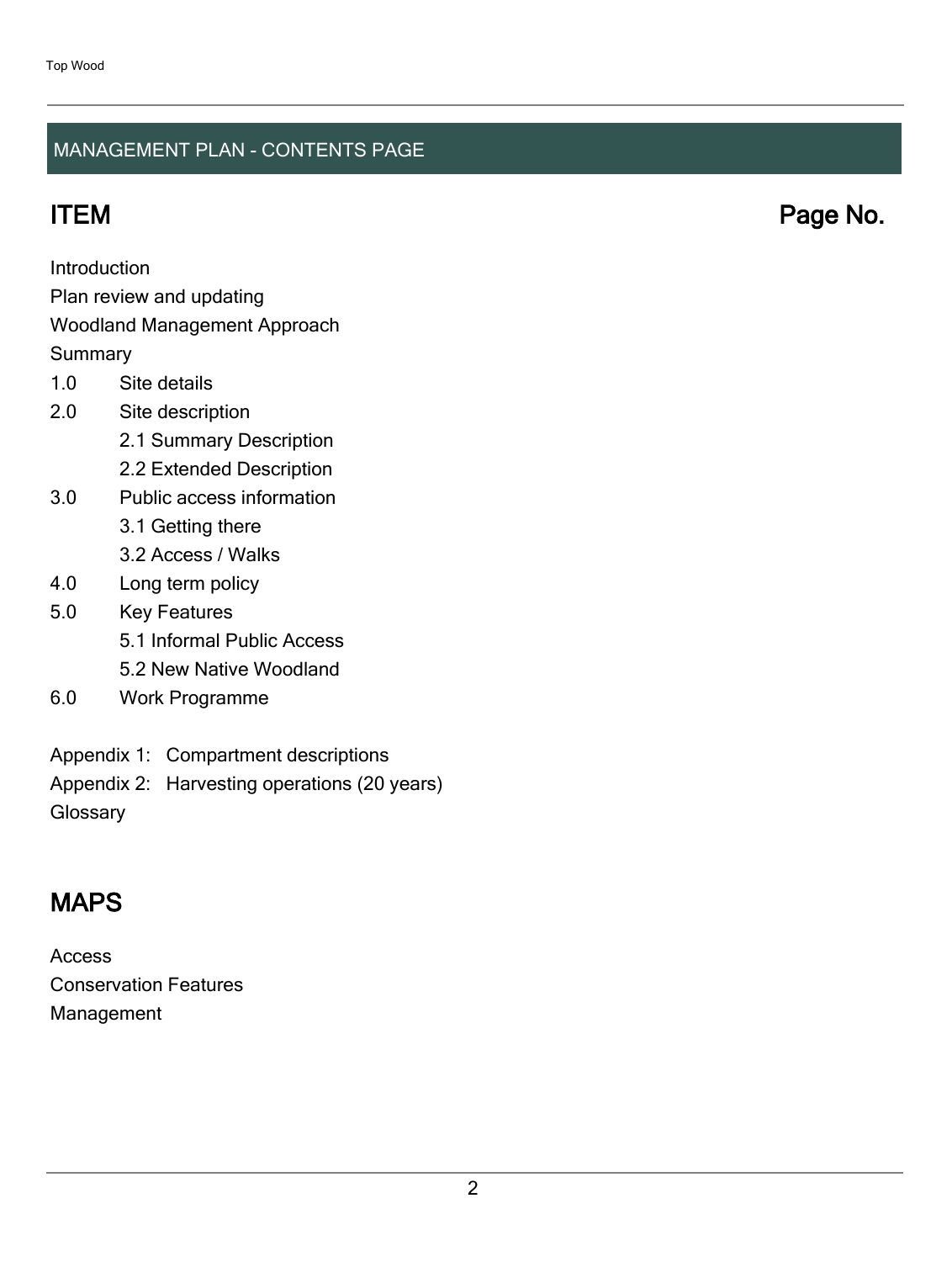## THE WOODLAND TRUST

## INTRODUCTION

The Trust's corporate aims and management approach guide the management of all the Trust's properties, and are described on Page 4. These determine basic management policies and methods, which apply to all sites unless specifically stated otherwise. Such policies include free public access; keeping local people informed of major proposed work; the retention of old trees and dead wood; and a desire for management to be as unobtrusive as possible. The Trust also has available Policy Statements covering a variety of woodland management issues.

The Trust's management plans are based on the identification of Key Features for the site and setting objectives for their management. A monitoring programme (not included in this plan) ensures that these objectives are met and any necessary management works are carried out.

Any legally confidential or sensitive species information about this site is not included in this version of the plan.

## PLAN REVIEW AND UPDATING

The information presented in this Management plan is held in a database which is continuously being amended and updated on our website. Consequently this printed version may quickly become out of date, particularly in relation to the planned work programme and on-going monitoring observations. Please either consult The Woodland Trust website [www.woodlandtrust.org.uk](http://www.woodlandtrust.org.uk/) or contact the Woodland Trust [\(wopsmail@woodlandtrust.org.uk](mailto:wopsmail@woodlandtrust.org.uk)) to confirm

details of the current management programme.

There is a formal review of this plan every 5 years and a summary of monitoring results can be obtained on request.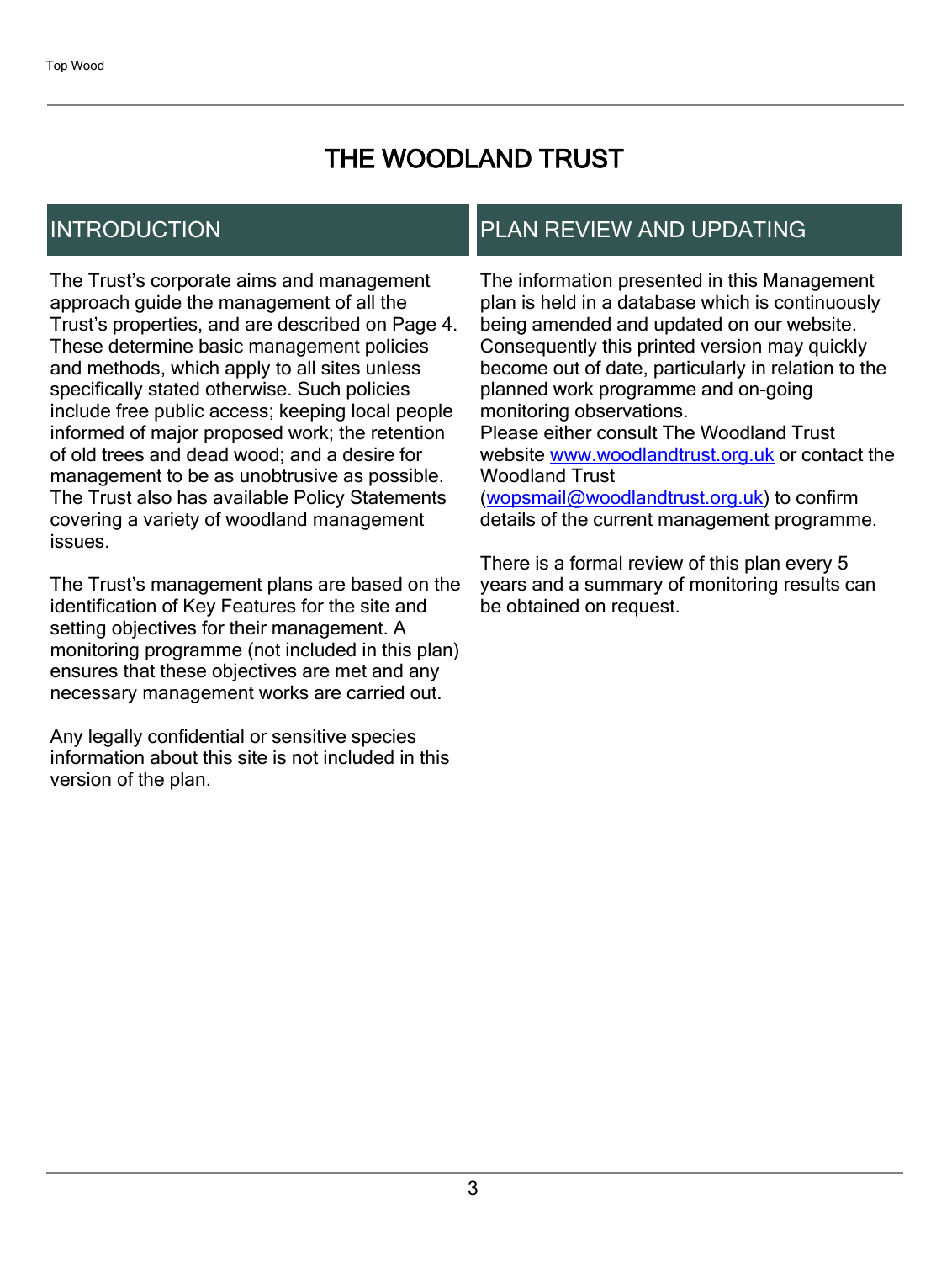## WOODLAND MANAGEMENT APPROACH

The management of our woods is based on our charitable purposes, and is therefore focused on improving woodland biodiversity and increasing peoples' understanding and enjoyment of woodland. Our strategic aims are to:

- Protect native woods, trees and their wildlife for the future
- Work with others to create more native woodlands and places rich in trees
- Inspire everyone to enjoy and value woods and trees

All our sites have a management plan which is freely accessible via our website [www.woodlandtrust.org.uk.](http://www.woodlandtrust.org.uk/) Our woods are managed to the UK Woodland Assurance Standard (UKWAS) and are certified with the Forest Stewardship Council® (FSC®) under licence FSC-C009406 and through independent audit.

In addition to the guidelines below we have specific guidance and policies on issues of woodland management which we review and update from time to time.

We recognise that all woods are different and that the management of our sites should also reflect their local landscape and where appropriate support local projects and initiatives. Guidelines like these provide a necessary overarching framework to guide the management of our sites but such management also requires decisions based on local circumstances and our Site Manager's intimate knowledge of each site.

The following guidelines help to direct our woodland management:

- 1. Our woods are managed to maintain their intrinsic key features of value and to reflect those of the surrounding landscape. We intervene when there is evidence that it is necessary to maintain or improve biodiversity and to further the development of more resilient woods and landscapes.
- 2. We establish new native woodland using both natural regeneration and tree planting, but largely the latter, particularly when there are opportunities for involving people.
- 3. We provide free public access to woods for quiet, informal recreation and our woods are managed to make them accessible, welcoming and safe.
- 4. The long term vision for our non-native plantations on ancient woodland sites is to restore them to predominantly native species composition and semi-natural structure, a vision that equally applies to our secondary woods.
- 5. Existing semi-natural open-ground and freshwater habitats are restored and maintained wherever their management can be sustained and new open ground habitats created where appropriate.
- 6. The heritage and cultural value of sites is taken into account in our management and, in particular, our ancient trees are retained for as long as possible.
- 7. Woods can offer the potential to generate income both from the sustainable harvesting of wood products and the delivery of other services. We will therefore consider the potential to generate income from our estate to help support our aims.
- 8. We work with neighbours, local people, organisations and other stakeholders in developing the management of our woods. We recognise the benefits of local community woodland ownership and management. Where appropriate we allow our woods to be used to support local woodland, conservation, education and access initiatives.
- 9. We use and offer the estate where appropriate, for the purpose of demonstration, evidence gathering and research associated with the conservation, recreational and sustainable management of woodlands. In particular we will develop and maintain a network of long-term monitoring sites across the estate.
- 10 Any activities we undertake will conform to sustainable forest management principles, be appropriate for the site and will be balanced with our primary objectives of enhancing the biodiversity and recreational value of our woods and the wider landscapes.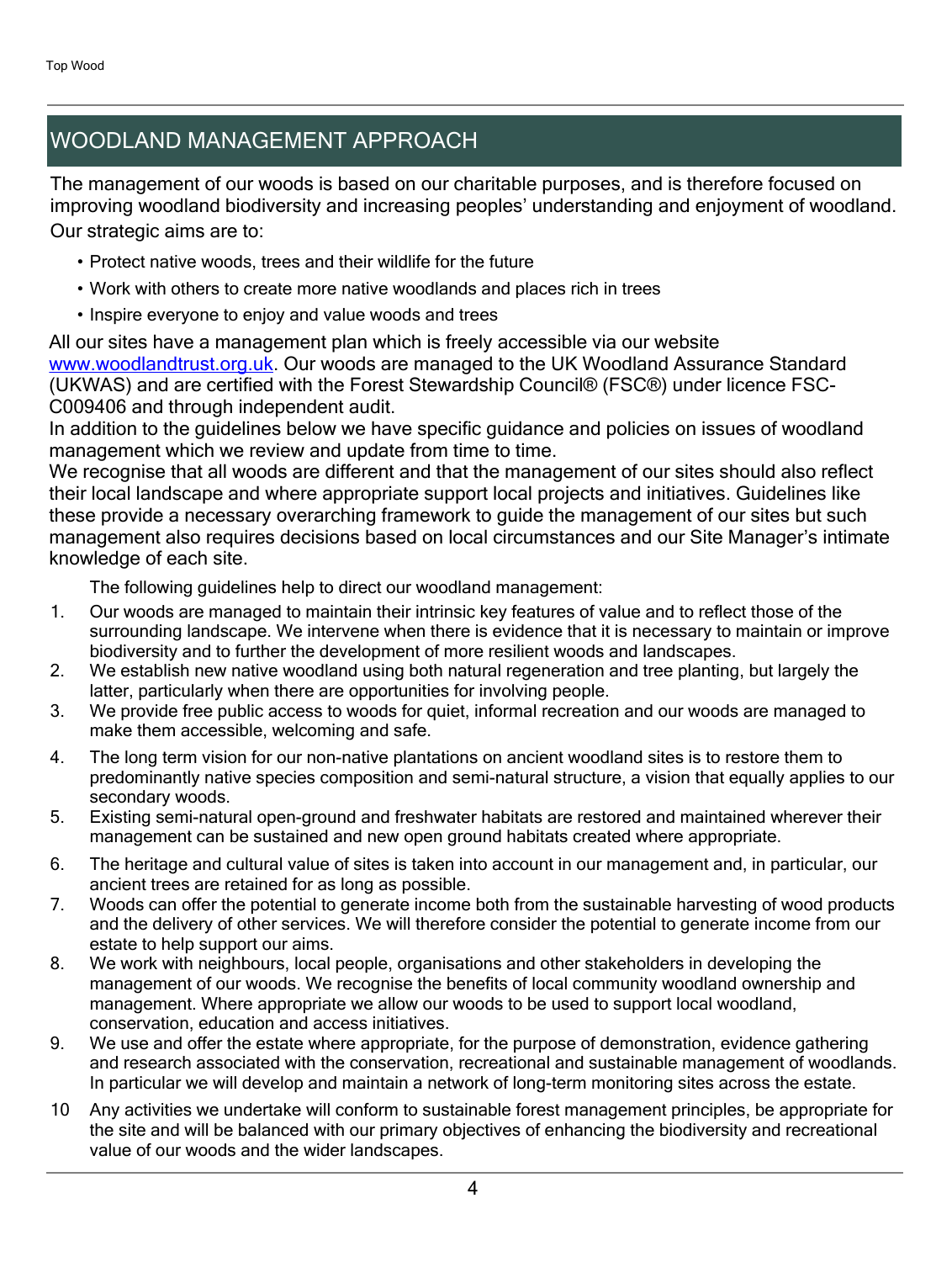## SUMMARY

This public management plan briefly describes the site, specifically mentions information on public access, sets out the long term policy and lists the Key Features which drive management actions. The Key Features are specific to this site - their significance is outlined together with their long (50 year+) and short (5 year) term objectives. The short term objectives are complemented by a detailed Work Programme for the period of this management plan. Detailed compartment descriptions are listed in the appendices which include any major management constraints and designations. A short glossary of technical terms is at the end. The Key Features and general woodland condition of this site are subject to a formal monitoring programme which is maintained in a central database. A summary of monitoring results is available on request.

## 1.0 SITE DETAILS

| Site name:      | Top Wood                                |
|-----------------|-----------------------------------------|
| Location:       | Grangewood, Linton                      |
| Grid reference: | SK268155, OS 1:50,000 Sheet No. 128     |
| Area:           | 81.01 hectares (200.18 acres)           |
| Designations:   | National Forest, Woods on your Doorstep |

## 2.0 SITE DESCRIPTION

#### 2.1 Summary Description

This flourishing young woodland was planted as part of our Woods on your Doorstep initiative to mark the new millennium. Two decades on, its mosaic of woods, grassland and ponds is a haven for wildlife, and its open areas offer stunning views across the Trent Valley and surrounding countryside.

#### 2.2 Extended Description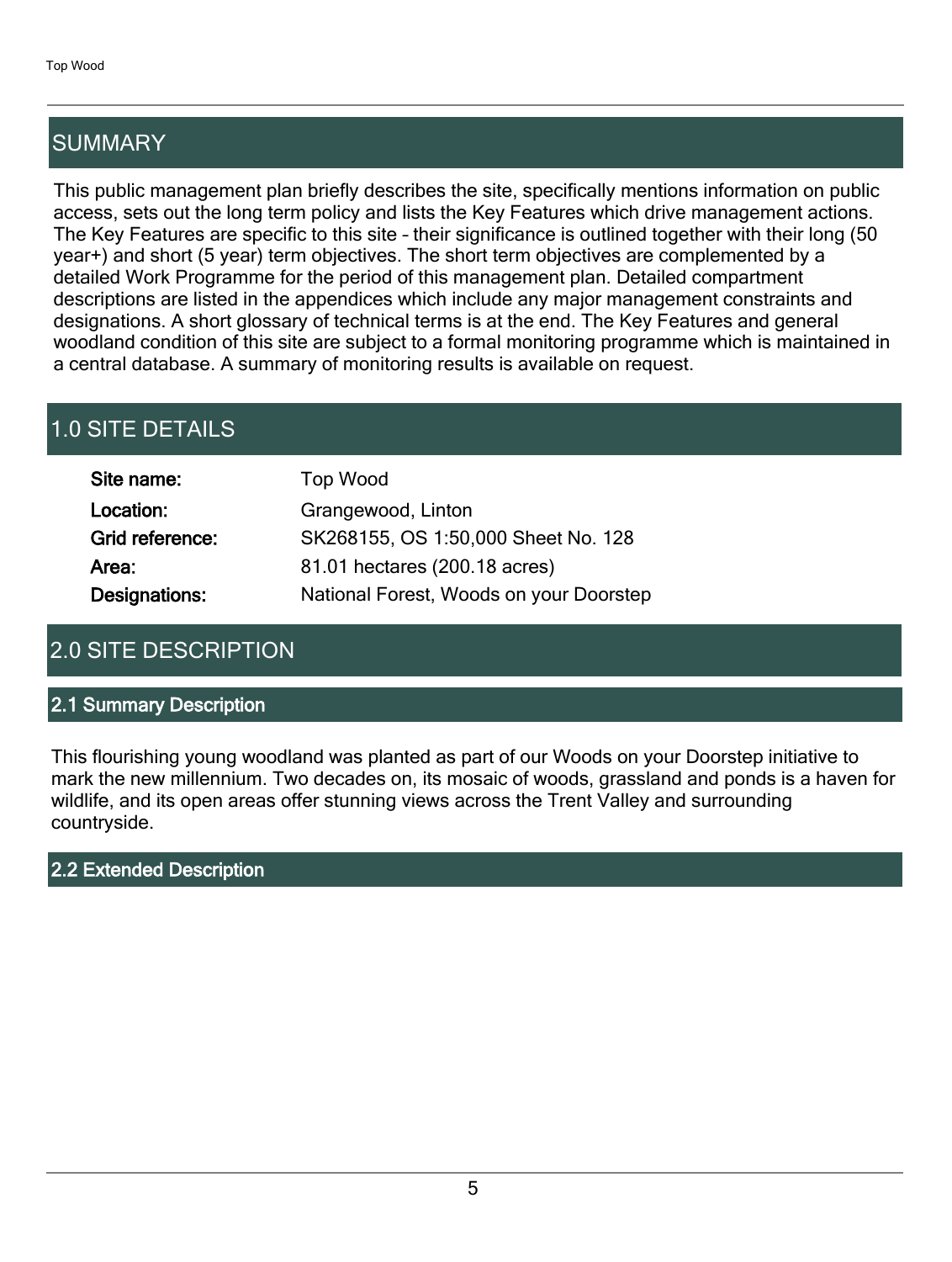This woodland creation initiative was undertaken in 1997 as part of the National Forest Tender Scheme on former agricultural land that once formed part of Park Farm and helps fulfill the Woodland Trusts corporate aim associated with Woodland Creation.

Top Wood sits on the edge of Linton, Derbyshire within the wider National Forest and is one of a number of woodlands in the local area many of which are new native plantation and are publicly accessible. Of these woodlands the Woodland Trust owns three others in the vicinity of Top Wood, these are Penguin Wood (immediately adjacent), Coton Wood at Coton in the Elms and Foxley Wood also located at Linton. Top Wood abuts immediately up to Grange Wood which is a mix of mature ancient semi natural woodland and plantation under private ownership; there is no hard boundary between the two woodlands and visitors can easily move between the two properties both of which are open to the public.

Before planting Top Wood was originally made up of permanent pasture, arable land, temporary grass leys, some rough grassland, numerous ponds and some small copses. An embankment of a former mineral railway line crosses the northern part of the site from north-west to south-east. There was also some signs of medieval ridge and furrow at the property.

The soil type, structure and drainage status varies considerably across the site which probably accounts for the variation in establishment and growth of trees in a number of sub-compartments. The soil type largely consists of clay loam over sandy loam with frequent pebbles, there is evidence of soil compaction in some areas and resultant poor drainage.

The planting was undertaken over three years commencing in 1997 with completion in 1999. The species distribution of the initial planting was European Larch 44.5%, Oak 33%, Native broadleaves 20% and Woody shrubs 2.5%. The Native broadleaved mix included Ash, Silver Birch, Wild Cherry, Field Maple, Rowan, Hazel and in addition Willow and Alder were planted in the wetter areas. The Woody Shrubs included Guelder Rose, Dogwood, Purging Buckthorn, Hawthorn and Dogrose.

When the planting plan was drawn up in 1996 one of the guiding principles was that there should be a semi-commercial element to the scheme in both the short and long term. Thus the planting of Larch was designed both to act as a nurse crop for the native broadleaves and to provide an income in the early phase of development.

The initial woodland design incorporated a number of large unplanted areas so as to maintain views across to the Trent Valley in the north and the open countryside to the south particularly from the high point just south of Park Farm. Additionally the original horse ponds of the former agricultural period were retained and enlarged and these together with the open areas will sustain a greater variety of wildlife in a diversity of habitats and contribute to the Trust's corporate objective of enhancing biodiversity.

Before acquisition there was already a well-developed pattern of public footpaths which traversed the site. These transverse paths have been further enhanced since 1996 and additional permissive bridleways established. The woodland itself fits nicely into the wider access network with a number of amenities and visitor attractions such as Beehive Farm Shop and Rosliston Forestry Center within easy travelling distance. Grange Wood Farm and a limited area of Top Wood is also open to horse riding for a small fee, permits can be obtained from Grange Wood Farm. 24/7 public access fulfills the Woodland Trusts corporate objective associated with people.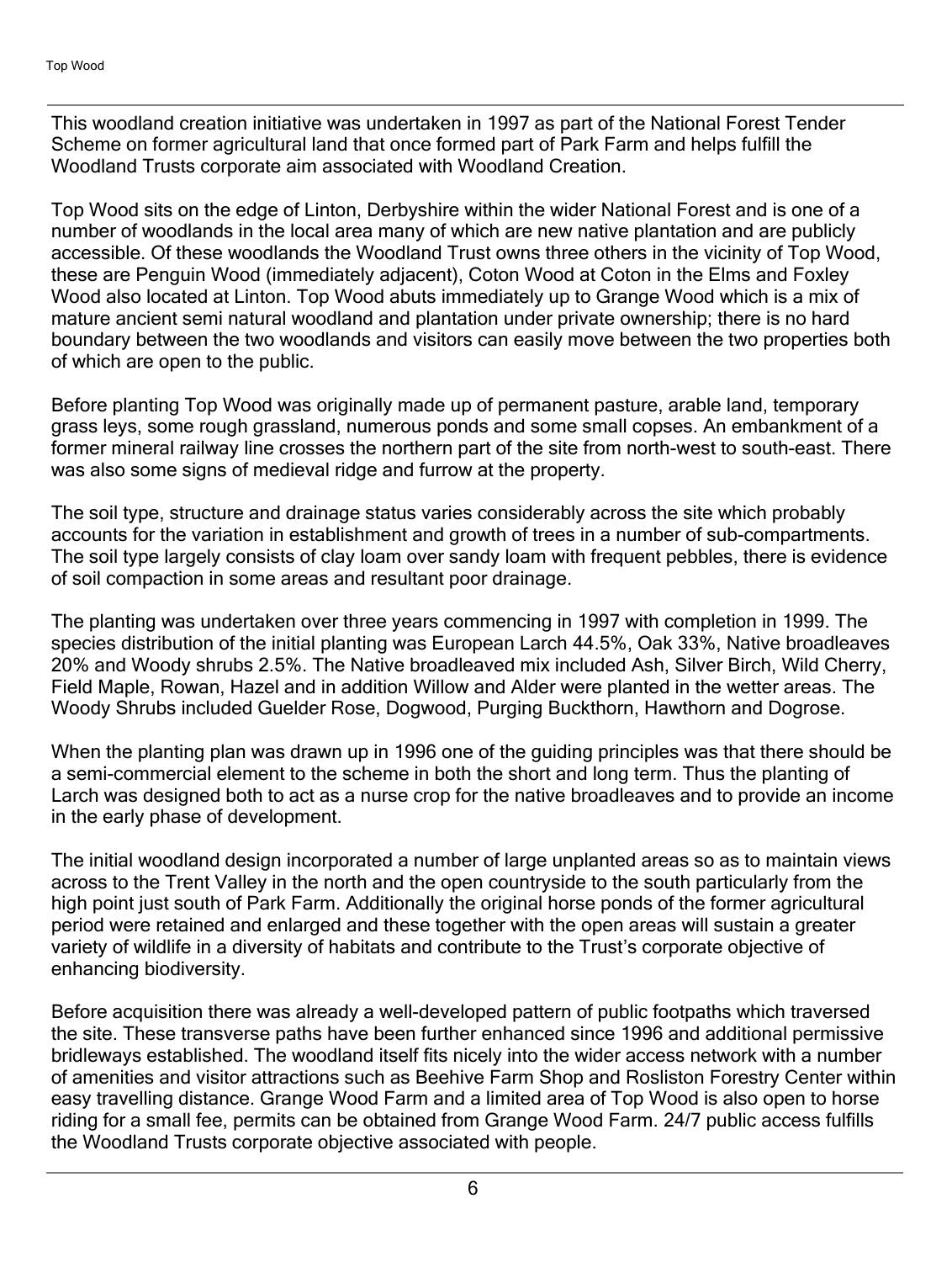## 3.0 PUBLIC ACCESS INFORMATION

#### 3.1 Getting there

By bus: There are bus stops at Linton Main Street with services to Swadlincote and Ashby de la Zouch.

By train: The nearest station is at Burton on Trent but there are no direct bus services.

For up-to-date information on public transport, visit traveline.org.uk (0871 200 22 33).

By car: From Junction 11 on the M42, take the A444 towards Burton on Trent. After the village of Overseal, follow the signs for Linton. There is parking in Linton's streets but there is no space on the road at the Botany Bay entrance. Visitors are permitted to park in Grange Wood car park and walk through to Toptree Wood.

(February 2017)

#### 3.2 Access / Walks

The main access points to the north are off The Crescent and Botany Bay Road at Linton. To the south, access is from Grange Wood, and to the west from the access road to Park Farm at Botany Bay.

The site has nine kilometres (5.6 miles) of easily negotiable mown paths. However, some sections can be muddy and waterlogged in winter. Grange Wood Farm and a limited area of Top Wood is also open to horse riders - permits can be obtained from Grange Wood Farm.

Paths link with the surrounding network and other publicly accessible woodlands. Part of the National Forest Way, a 120km (75-mile) long distance trail, runs along the edges of Top Wood and Toptree Wood.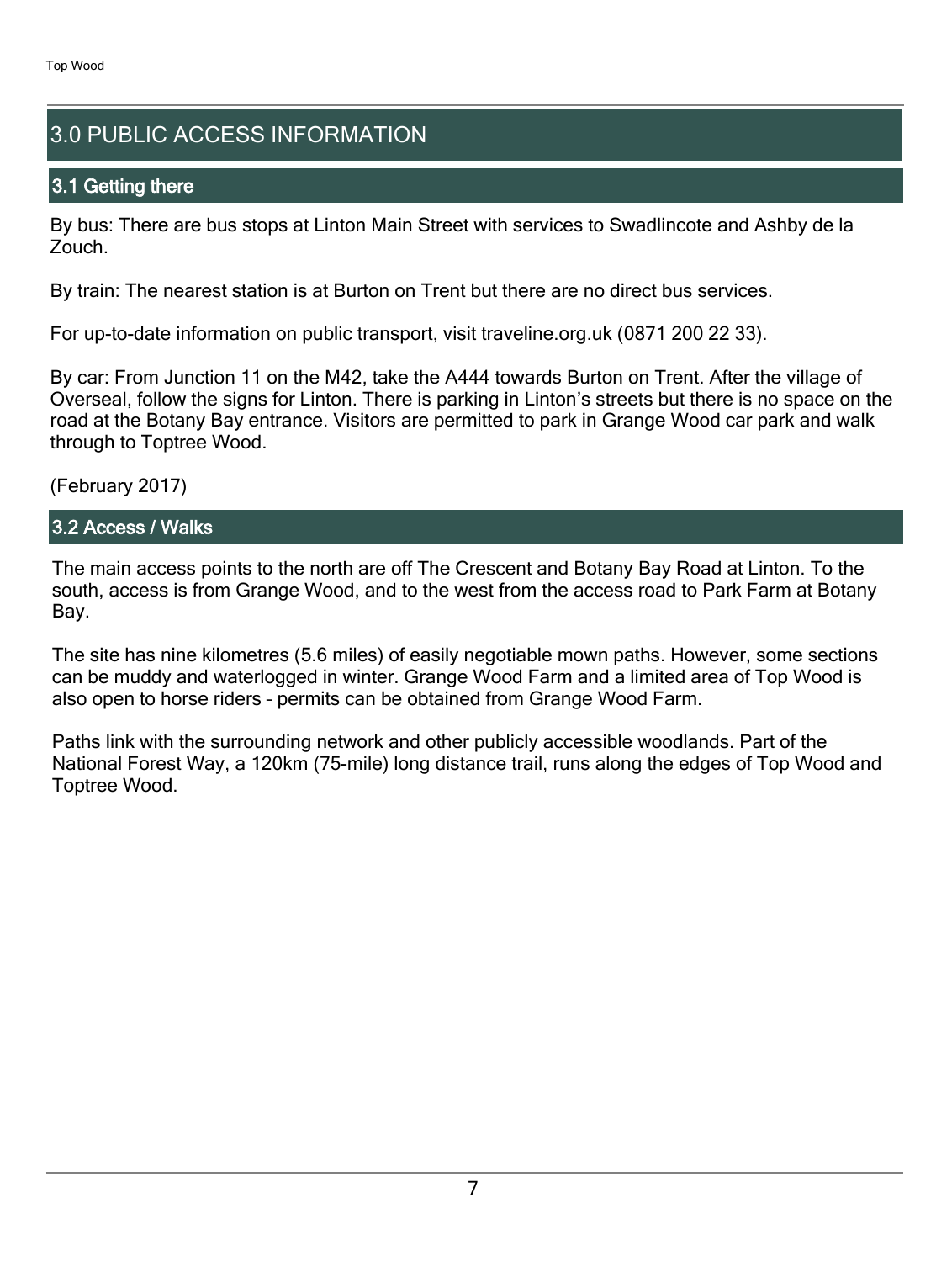## 4.0 LONG TERM POLICY

The current plan pertaining to the Woodland Trusts "Conservation" corporate aim is to allow Top Wood to develop into healthy, resilient mature woodland consisting of multiple native tree and shrub species of varying age classes and to preserve the woodland in perpetuity.

However larch removal will be required to free up native tree species on site as well as thinning on Long Close Woods housing boundary to ensure a continued stand stability in that area and to mitigate as best as possible any issues in relation to the trees with neighbours. This all needs to be assessed and implemented following a full environmental and economic assessment.

Any further interventions that do take place will come about as a result of recommendations made during the periodic Woodland Condition Assessments carried out prior to each management plan review in conjunction with assessments made during New Native Woodland Key Feature Observations. Any interventions will come out of a necessity to promote the woodlands resilience in the light of threats from pests and disease such as Ash Dieback and also environmental changes resulting from climate change.

That said, there may be the potential for economic thinning at Top Wood as per the Woodland Trusts "Production of Timber Policy" document. Timber production should always be a secondary objective on Woodland Trust property and should only take place where the act of economic harvesting is not of detriment to the Woodland Trusts primary corporate objectives of Conservation, People and Woodland Creation. Economic thinning should only take place if financially viable, evidence that this is the case would be required before any works of this type take place on site. The combination of an environmental assessment and indicative costings should indicate suitability and will be investigated over coming management plan periods to ascertain Top Woods potential for Economic Timber Production.

In order to meet the Woodland Trusts "Public" corporate aim Top Wood will remain fully accessible for people to enjoy for informal recreation at all times with regular path cuts and entrance and welcome signage maintenance taking place annually as part of the Estates Management Contract associated with the property.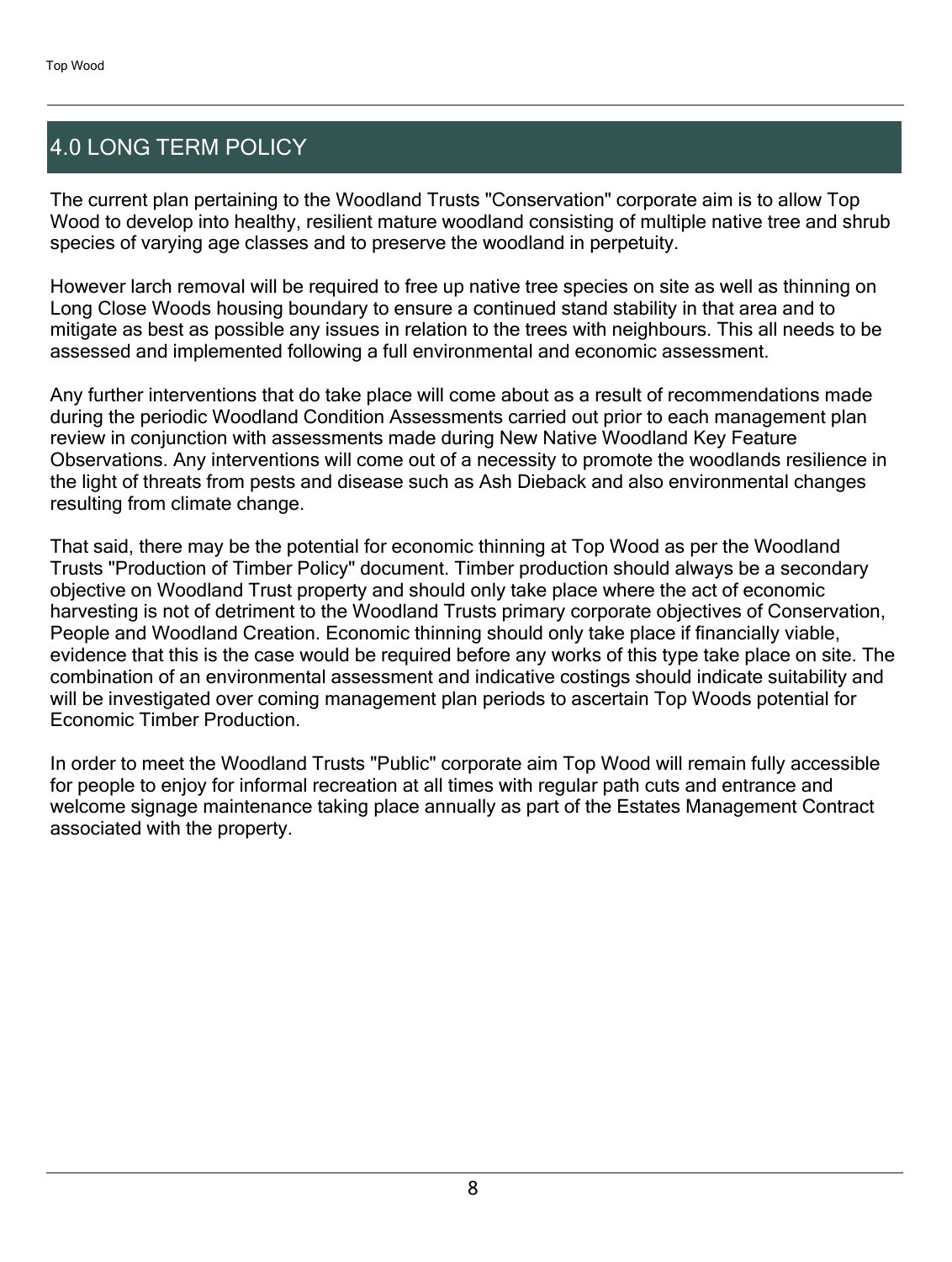## 5.0 KEY FEATURES

The Key Features of the site are identified and described below. They encapsulate what is important about the site. The short and long-term objectives are stated and any management necessary to maintain and improve the Key Feature.

#### 5.1 Informal Public Access

#### **Description**

Prior to acquisition there were already five established public footpaths which traversed the site, two running north-south and three east-west. Since acquisition further transverse and circular permissive footpaths have been established together with two permissive bridle ways in the southern section of the site. In order to enhance the public enjoyment of the site the initial planting design incorporated a number of vistas where the views across the Trent valley to the north and the open country to the south will be maintained. As well as fulfilling a corporate objective of the Woodland Trust associated with people the additional provision of public access was part of the initial proposal in the National Forest tender scheme in 1996. The property links well into the surrounding access network and other publicly accessible woodlands both privately owned and Woodland Trust. Top Wood also incorporates sections of the National Forest Long Distance Trail.

#### **Significance**

The pattern of public and permissive footpaths at Top Wood contributes considerably to the publicly accessible green-space in the National Forest area and links in well to the wider access network. Public access and its promotion is an important objective of the National Forest initiative, the access provided at Top Wood being an important contribution to that wider goal and symbolic of on-going successful partnership working between the Woodland Trust and The National Forest Company.

#### Opportunities & Constraints

The woodland presents a great opportunity for local residents to get out and enjoy this valuable woodland improving their health and well being.

Motorbikes and occasional misuse by horses can be an issue and one that needs to be monitored and dealt with accordingly.

Top Wood remains an important amenity resource for local people; sitting within the National Forest and linking in nicely into the wider public rights of way network.

There is interest from a local horse riding group in further access for horses at Top Wood as part of a larger trail in the local area. There maybe an opportunity to work in partnership with the horse riding group, The National Forest Company, South Derbyshire District Council and other landowners in this regard. However local sensitivities regarding horse riding need to be born in mind; responsibility for investigating this possibility locally currently sits with the horse riding group.

#### Factors Causing Change

N/A

Long term Objective (50 years+)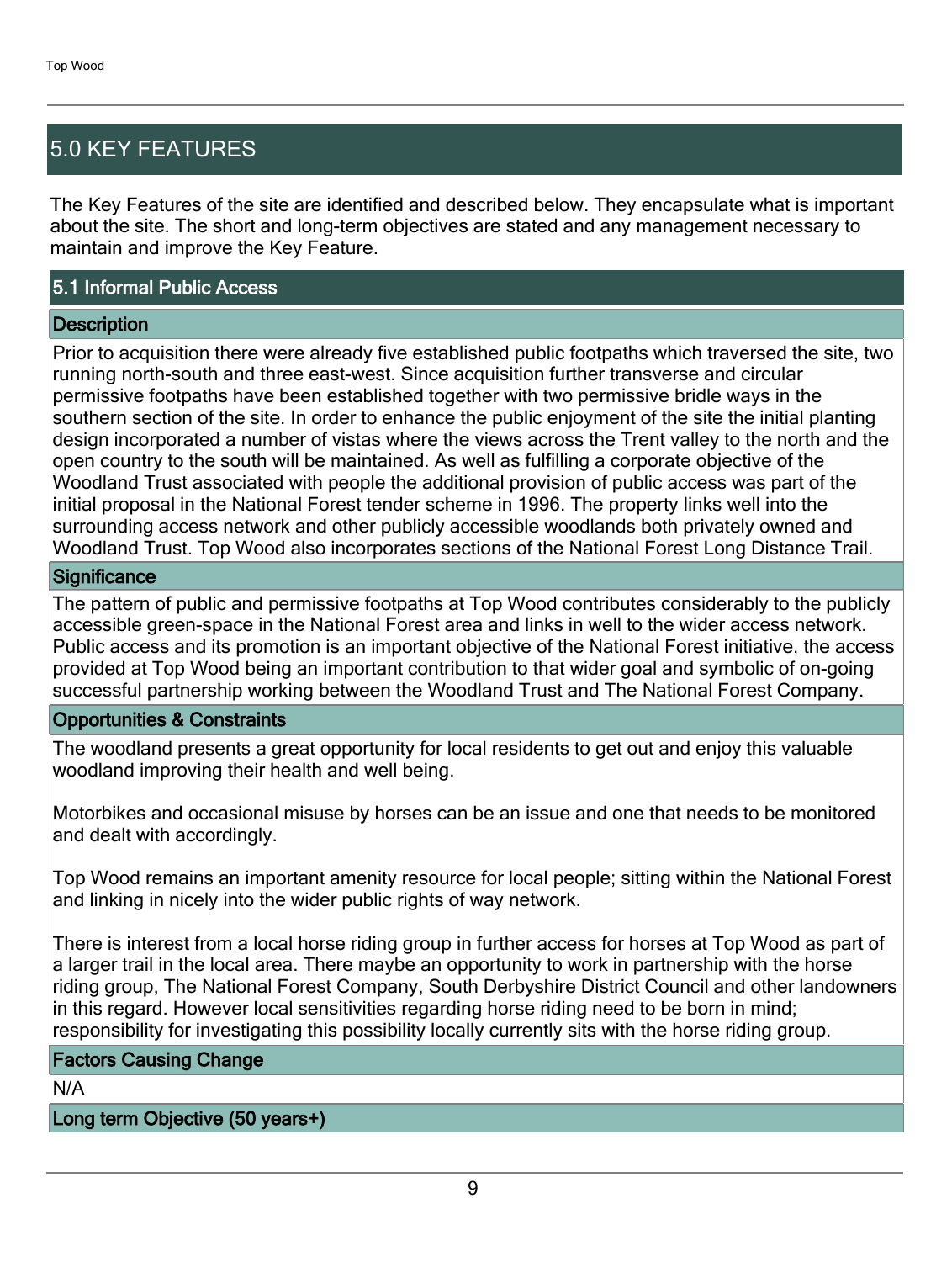To maintain the current path network, Woodland Trust "Welcome" signage and entrances in perpetuity.

Short term management Objectives for the plan period (5 years)

To mow the paths three times a year in May, July and September, this includes the open grassed areas.

To maintain the Woodland Trust "Welcome" signage at the entrance, to be inspected and cleaned by the contractor in July annually.

To maintain the existing pedestrian access points as part of the visits made by the contractor as described above.

All of the above to be included in the Estates Management Contract for the property.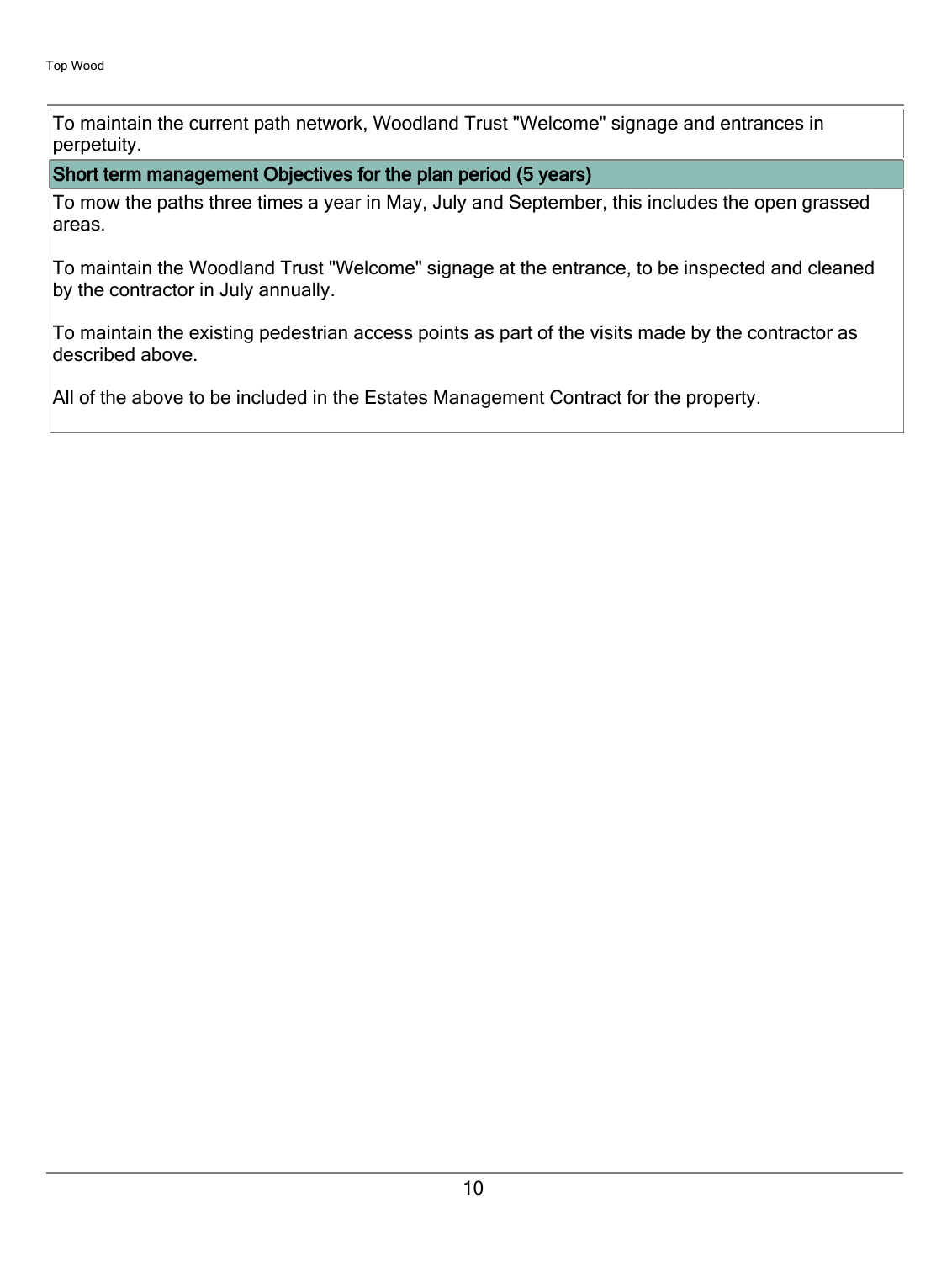#### 5.2 New Native Woodland

#### **Description**

A total of 64.6 ha. of former agricultural land planted in three annual phases from 1997 as part of the National Forest Tender Scheme. The species distribution of the initial planting was European Larch 44.5%, Oak 33%, Native broadleaves 20% and Woody shrubs 2.5%. The Native broadleaved mix included Ash, Silver Birch, Wild Cherry, Field Maple, Rowan, Hazel and in addition Willow and Alder were planted in the wetter areas of compartments 2 and 3. The Woody Shrubs included Guelder Rose, Dogwood, Purging Buckthorn, Hawthorn and Dogrose. The species were planted in rectangular blocks along sinuous planting lines so as to avoid the regimented look of a commercial plantation. The northern section of compartment 1 and compartment 8 were planted without Larch as were the margins of the planting areas. Compartment 7, which forms a buffer between the planting and Grange Wood, was treated in such a way to encourage natural regeneration. In those sub-compartments where establishment has been problematic Ash was been used to beat up the initial planting to achieve the necessary stocking levels.

#### **Significance**

Top Wood along with the Woodland Trust's other holdings nearby and other National Forest initiatives in the wider area will help to increase the proportion of woodland habitats in location where the habitat type was considerably under-represented. Thus the site will contribute significantly to regional biodiversity in an area that is predominantly farmland.

The close proximity of the new native plantation to the large semi-natural ancient woodland at Grange Wood will act as a buffer for the ancient woodland habitat and overtime facilitate the gradual colonisation and movement of the ancient woodland species associated therewith.

#### Opportunities & Constraints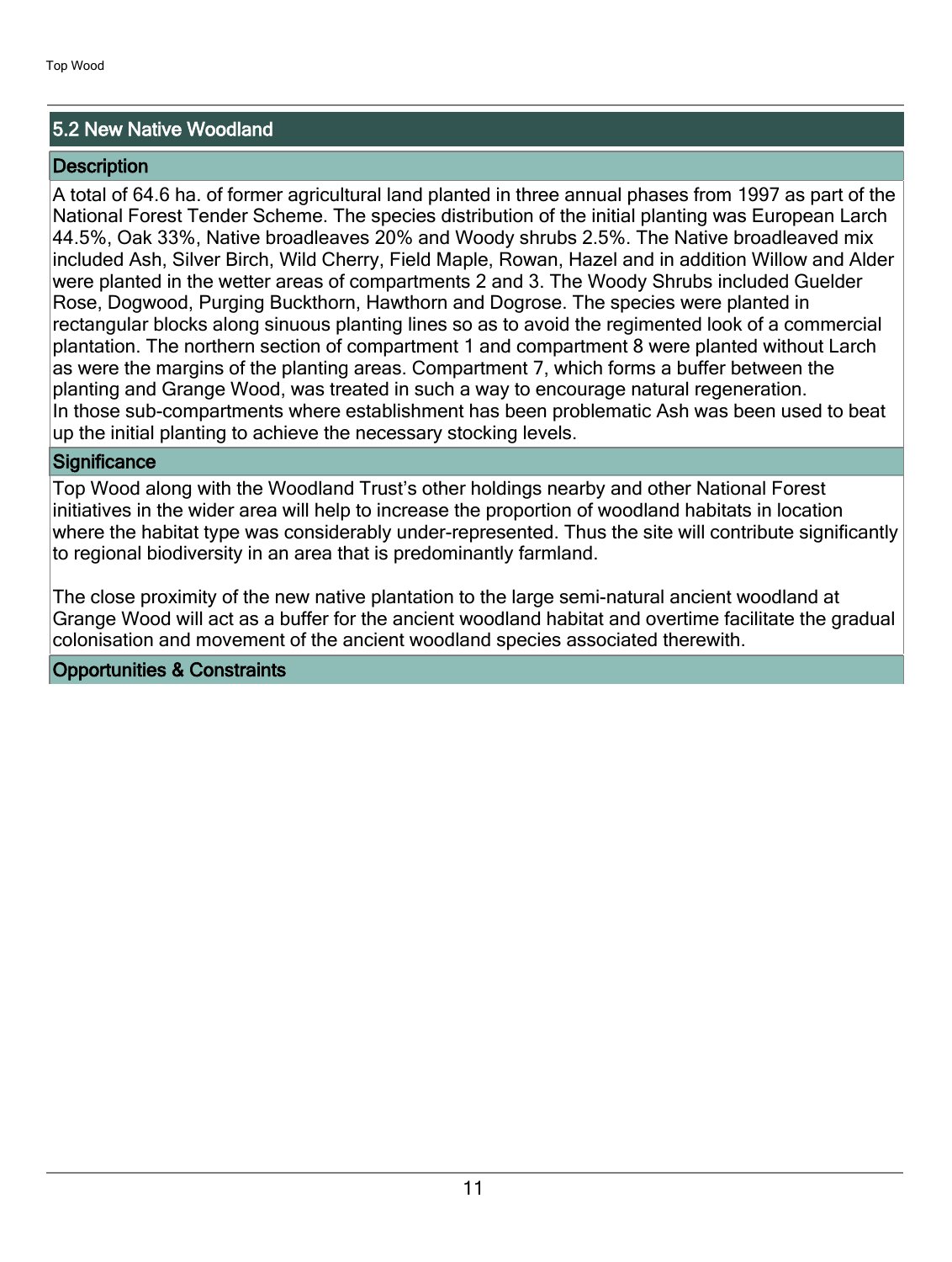In some compartments establishment and subsequent growth has been haphazard and there is considerable variation within a comparatively small area. A number of possible causes were examined including poor handling of planting stock, the prevailing planting conditions, soil mineral deficiencies and compaction. A soil survey suggested that compaction was the most likely cause and those sub-compartments most affected were "ripped" to break the compaction pan.

The woodland incorporates a number of large un-treed areas so as to maintain views across to the Trent Valley in the north and the open countryside to the south particularly from the high point just south of Park Farm. Additionally the original horse ponds of the former agricultural period were retained and enlarged and these together with the open areas will sustain a greater variety of wildlife in a diversity of habitats.

The larch planting is potentially of detriment to the other native species in the longer term, being faster growing and out-competing / shading out the native species we aim to promote. Thinning of larch will likely be necessary. This however may facilitate partnership working with other woodland owners in the local area and the National Forest Company and potentially will help meet one of the woodlands original aims associated with he production of an economically viable timber crop from the property.

Pests and diseases, particularly Ash Die Back which now has a firm grip in the National Forest area. This could have a significant impact at Top Wood as Ash form a major component of the original planting.

#### Factors Causing Change

Ash Die Back - currently present in the wider National Forest area, could potentially be devastating to the ash component at the property.

Over topping and shading out of native species by the larch component.

Thinning / removal of the larch component.

Long term Objective (50 years+)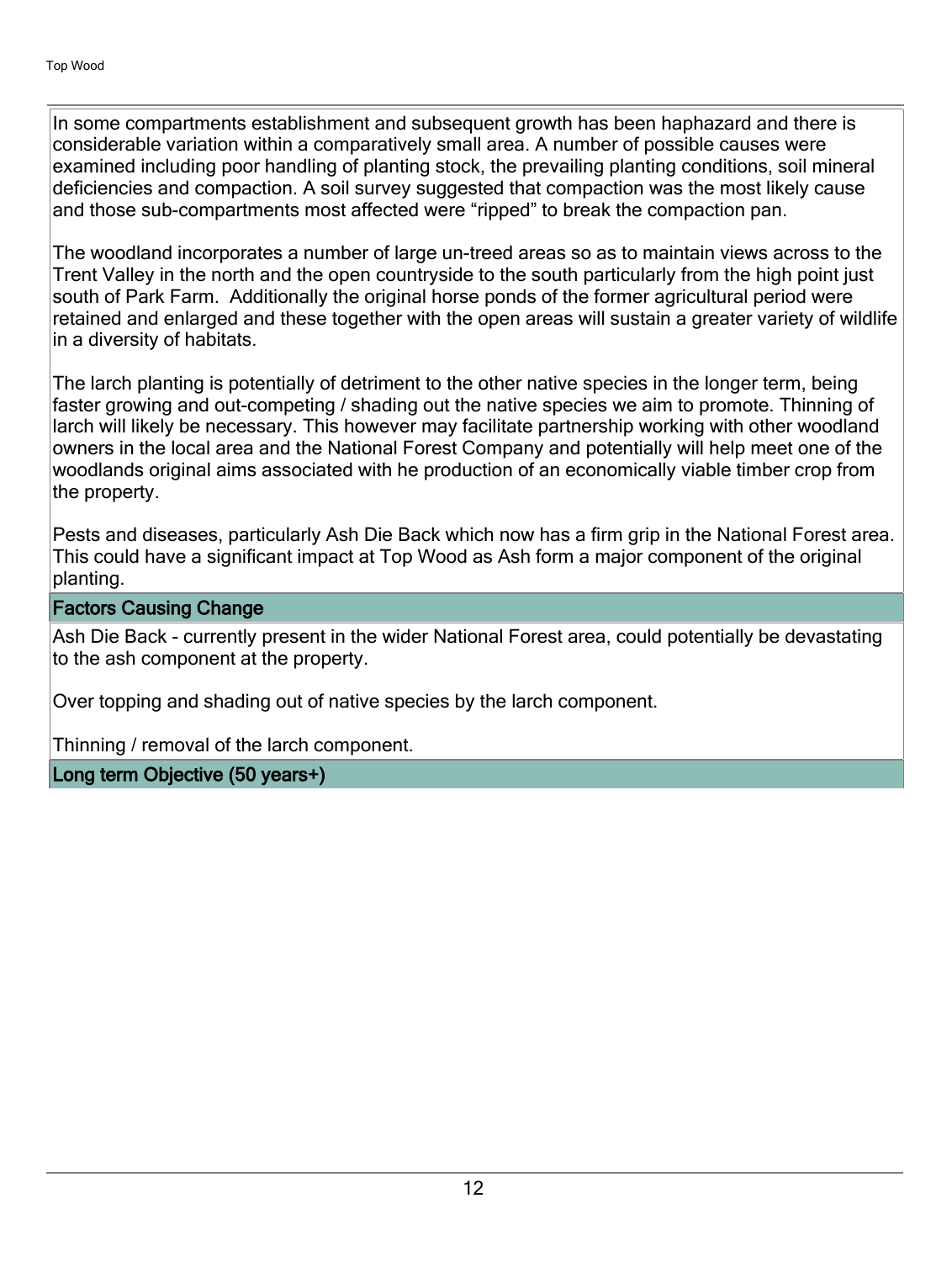To allow the woodland to develop into native high-forest with trees and shrubs of varying age classes and species types. The woodland will reach this state primarily via natural processes through a minimum intervention management approach. "Woodland Condition Assessments" will inform management going into the future, interventions only taking place if highlighted as necessary by the Woodland Condition Assessments; the aim being to ensure the long term resilience of the woodland in perpetuity.

Larch removal may be required to free up native tree species on site as well as thinning on Long Close Woods housing boundary to ensure a continued stand stability in that area and to mitigate as best as possible any issues in relation to the trees with neighbours. This will be assessed and implemented following a full environmental and economic assessment.

To explore the opportunities associated with economic thinning at Top Wood in the longer term and the practical and economic feasibility of related operations once the woodland has passed the 20 year mark as per the Woodland Trusts "Woodland Condition Assessment - Guidance for Site Managers" document and following the criterion stipulated in the Woodland Trusts "Timber Production Policy" document as outlined in the "Long Term Intentions" section of this management plan. To take action or not pertaining to management and associated operations based on this assessment.

#### Short term management Objectives for the plan period (5 years)

Monitor the woodland annually to assess its health and well-being via the New-Native Woodland Key Feature observation.

Once in the plan period, just prior to the next management plan review, assess the woodland using a "Woodland Condition Assessment" the results of which will inform the next management plan review in 5 years' time.

Assess the environmental, economic and practical feasibility of commercial thinning of larch at Top Wood in 2017 incorporating an Environmental Risk Assessment and an estimate of costs versus profit / benefits and make a decision as to whether thinning of the larch is viable.

If viable look to carry out thinning of larch in summer 2017 in partnership with neighbouring landowners and the National Forest Company.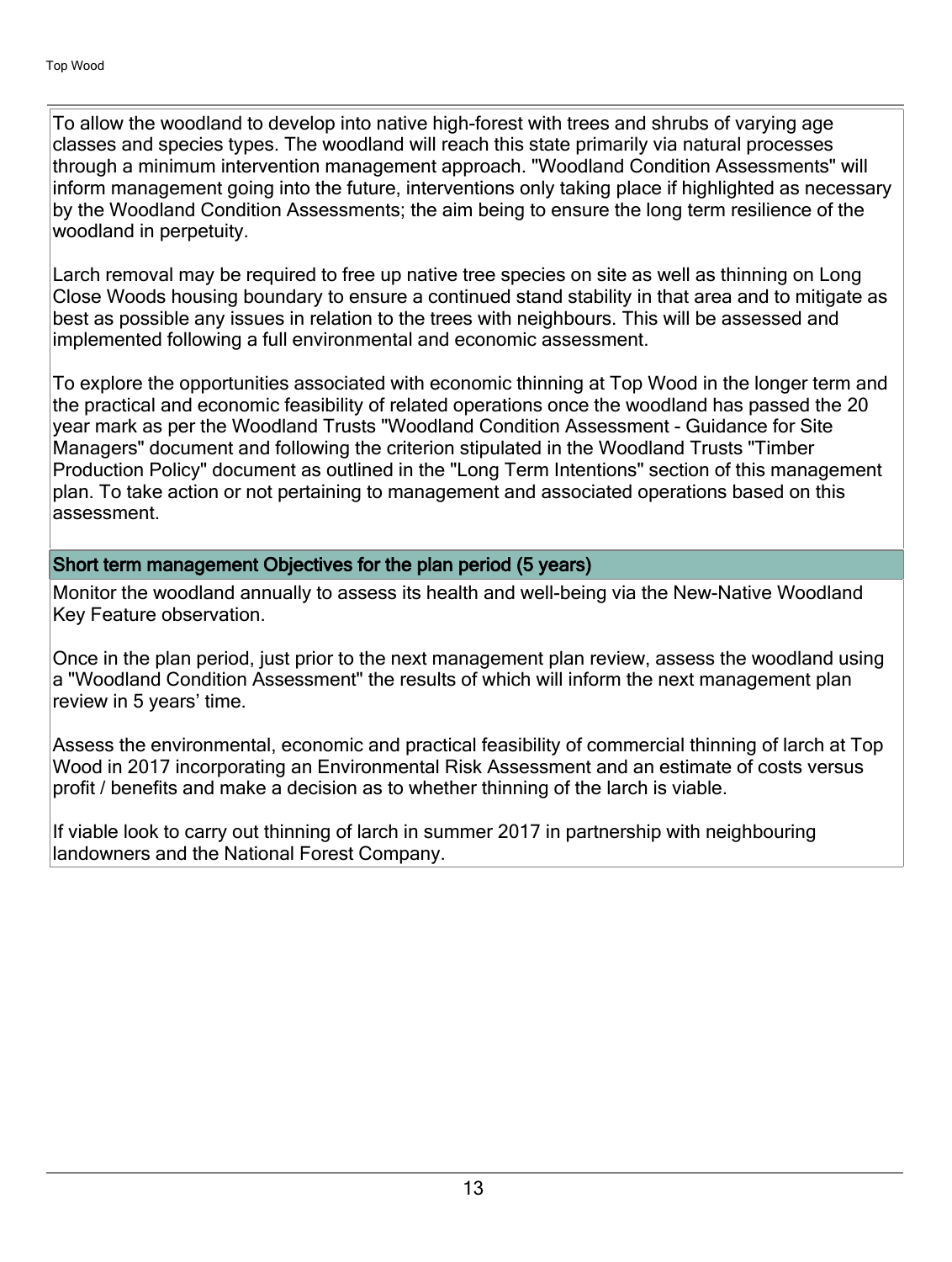| <b>6.0 WORK PROGRAMME</b> |                     |                    |        |  |  |  |
|---------------------------|---------------------|--------------------|--------|--|--|--|
| Year                      | <b>Type of Work</b> | <b>Description</b> | Due By |  |  |  |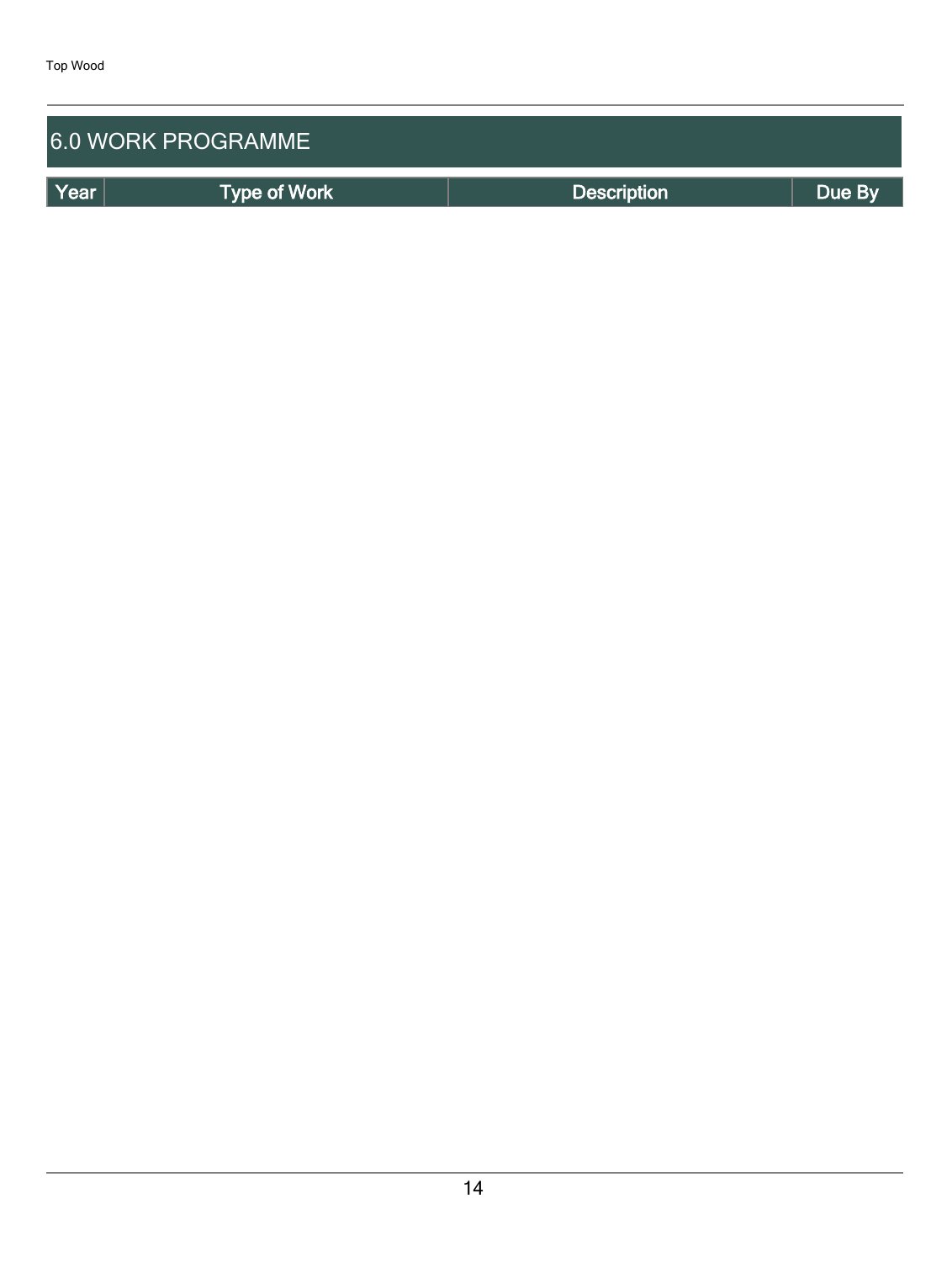## APPENDIX 1: COMPARTMENT DESCRIPTIONS

| Cpt<br>No. | <b>Area</b><br>(ha) | <b>Main</b><br><b>Species</b>                     | Year | <b>Management</b><br>Regime  | <b>Major</b><br>Management<br><b>Constraints</b> | Key Features<br><b>Present</b>    | <b>Designations</b>                                           |
|------------|---------------------|---------------------------------------------------|------|------------------------------|--------------------------------------------------|-----------------------------------|---------------------------------------------------------------|
| '1a        |                     | $10.12$ Mixed<br>native<br>broadlea<br><b>ves</b> |      | 1997   Wood<br>establishment |                                                  | Access, New<br>Native<br>Woodland | Informal Public National Forest,<br>Woods on your<br>Doorstep |

Formerly compartments 1 and 2 of the Long Close Wood WOYD planted in 1997 on former agricultural land. The planting consists of European Larch together with Mixed native broadleaves. In the northern sector is a shallow pond which has been extended to create an aquatic, wetland habitat. There is also a strip of secondary broadleaved woodland growing on the old abandoned railway embankment. In the southern corner of the sub-compartment is a partially exposed stormwater drainage pipe and beneath the grassy ride on the northern roadside boundary is a foul sewer pipe made obvious by the presence of a manhole cover part way along the ride. An electricity power line runs parallel to the railway embankment above open ground for the full extent of the western edge of the sub-compartment.

| 2al | 3.71 | Mixed           | . 1997 | <b>Wood</b>   | Informal Public   National Forest |  |
|-----|------|-----------------|--------|---------------|-----------------------------------|--|
|     |      | !native         |        | establishment | Access, New                       |  |
|     |      | <b>broadlea</b> |        |               | Native                            |  |
|     |      | ves             |        |               | Woodland                          |  |

This L-shaped sub-compartment slopes gently to the south and was formerly agricultural land. The area was planted in 1997 with European Larch and native broadleaves. Both the eastern and western boundaries of the sub-compartment are made up of former field boundary hedges. A public right of way runs up along the western boundary.

| 3a | 4.77 | Mixed          | 1997 | <b>Wood</b>    |             | Informal Public National Forest |
|----|------|----------------|------|----------------|-------------|---------------------------------|
|    |      | <b>Inative</b> |      | lestablishment | Access, New |                                 |
|    |      | broadlea       |      |                | Native      |                                 |
|    |      | ves            |      |                | Woodland    |                                 |

This sub-compartment was planted with European Larch and Native broadleaves in 1997. As the area is low lying and prone to water-logging Alder and Willow were planted in addition to the normal Native broadleaved mix. There is a small pond on the eastern boundary. Between the line of the former railway embankment and the new woodland is a broad strip of open ground which has an electricity power line above it.

| l3b | 6.32 | <b>Mixed</b> | 1997 Wood      |               | Informal Public National Forest |
|-----|------|--------------|----------------|---------------|---------------------------------|
|     |      | ∣native      | lestablishment | Access, New   |                                 |
|     |      | broadlea     |                | <i>Native</i> |                                 |
|     |      | ves          |                | Woodland      |                                 |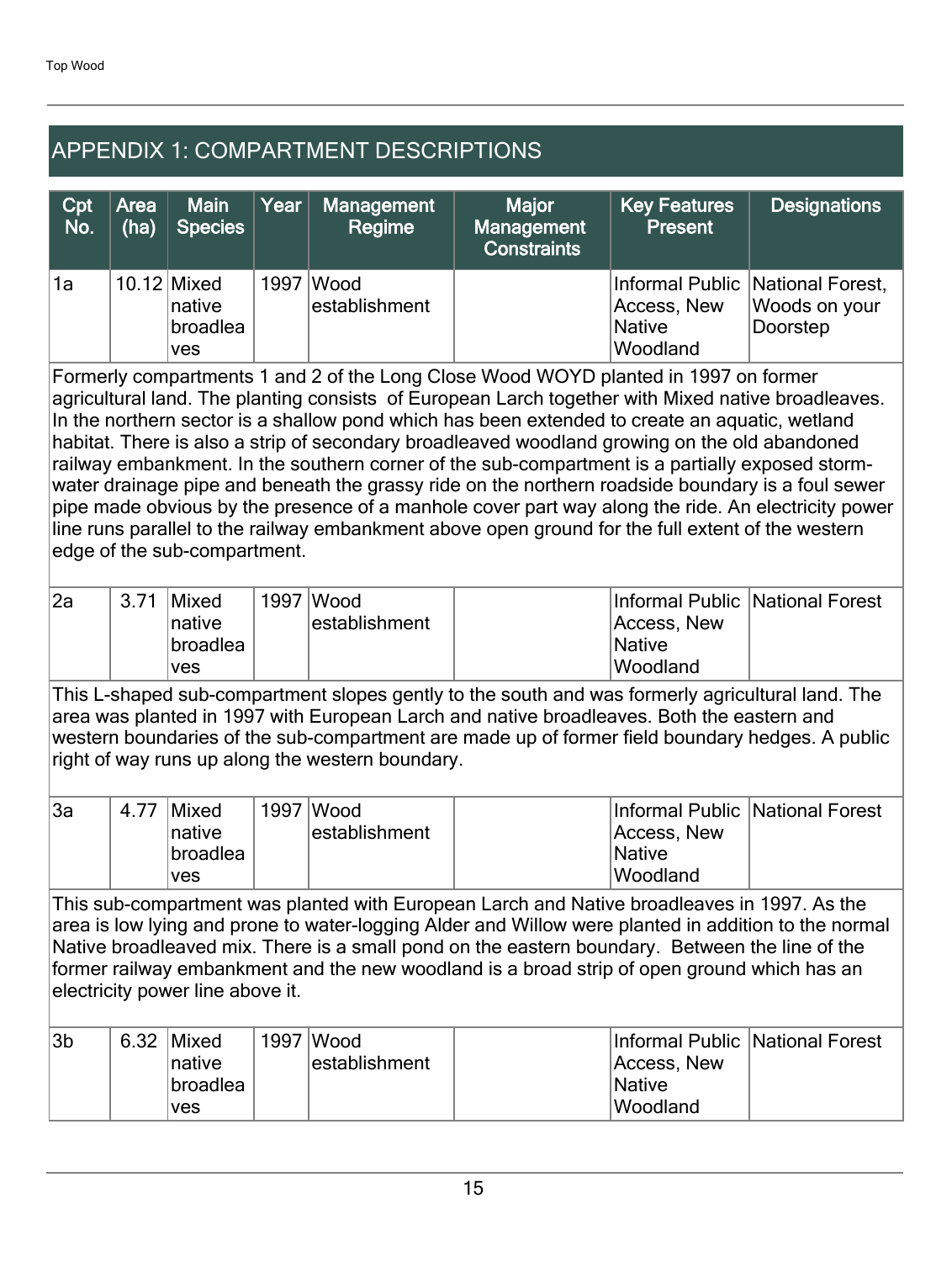This sub-compartment lies on the gently rising ground to the south of the former railway embankment which has been removed in all but the northern section and which used to bridge over the public footpath. A section of the embankment has been regraded and has been colonised by secondary woodland. The planting consists of European Larch and Native broadleaves planted in 1997. Both the eastern and western boundaries of this triangular sub-compartment are made up of former field boundary hedges.

| 4a | $6.84$ Mixed    | ำ997  Wood     |                 | Informal Public National Forest |
|----|-----------------|----------------|-----------------|---------------------------------|
|    | ∣native         | lestablishment | Access, New     |                                 |
|    | <b>broadlea</b> |                | <i>Native</i>   |                                 |
|    | ∣ves            |                | <b>Woodland</b> |                                 |

The planting in this sub-compartment is divided into two areas by a broad strip of open ground which was designed, together with a similar strip in sub-compartment 4b, to provide a vista of the Waltonon-Trent Power station from the high point to the south-east. The planting was undertaken in 1998 and consist of European Larch and mixed Native broadleaves.

| l4b | 6.08 Mixed     | 1997 Wood      |               | Informal Public National Forest |
|-----|----------------|----------------|---------------|---------------------------------|
|     | <b>Inative</b> | lestablishment | Access, New   |                                 |
|     | broadlea       |                | <i>Native</i> |                                 |
|     | ∣ves           |                | Woodland      |                                 |

Like 4a this sub-compartment is divided by a broad strip of open ground providing a vista from the south east corner. The two areas of planting were undertaken in 1998 and consist of the standard mix of European Larch and mixed Native broadleaves. Located on the northern boundary are two significant ponds surrounded by mature broadleaves. A public right of way follows the eastern boundary and connects to the sub-compartments on the southern side of Park Farm.

| <b>5a</b> | 8.85 | <b>Mixed</b>    | 1998 Wood     |               | Informal Public National Forest |
|-----------|------|-----------------|---------------|---------------|---------------------------------|
|           |      | ∣native         | establishment | Access, New   |                                 |
|           |      | <b>broadlea</b> |               | <b>Native</b> |                                 |
|           |      | ves             |               | Woodland      |                                 |

This sub-compartment is most visible when approaching the site from the west being located on gently rising ground climbing up towards Park Farm. It was planted with European Larch with a native Broadleaved mix in 1998. A large pond is located on the northern boundary. Establishment in this compartment has been notoriously difficult, perhaps due to some kind of nutrient deficiency in the soil / frost hollow / combination of environmental factors. As such many of the trees here are stunted in terms of growth. This scrubby woodland block does give some habitat diversity in contrast to the wider woodland habitat.

| 5b                                                                                                 |  | 3.53 Mixed<br>Inative<br><b>broadlea</b><br><b>ves</b> |  | 1998 Wood<br>establishment | Access, New<br><b>Native</b><br>Woodland |  | Informal Public National Forest |
|----------------------------------------------------------------------------------------------------|--|--------------------------------------------------------|--|----------------------------|------------------------------------------|--|---------------------------------|
| This long narrow sub-compartment on a gentle north-west facing slope has at its northern end three |  |                                                        |  |                            |                                          |  |                                 |

significant ponds surrounded by mature broadleaved trees, principally oaks. The sub-compartment was planted in 1998 with European Larch and mixed Native broadleaves.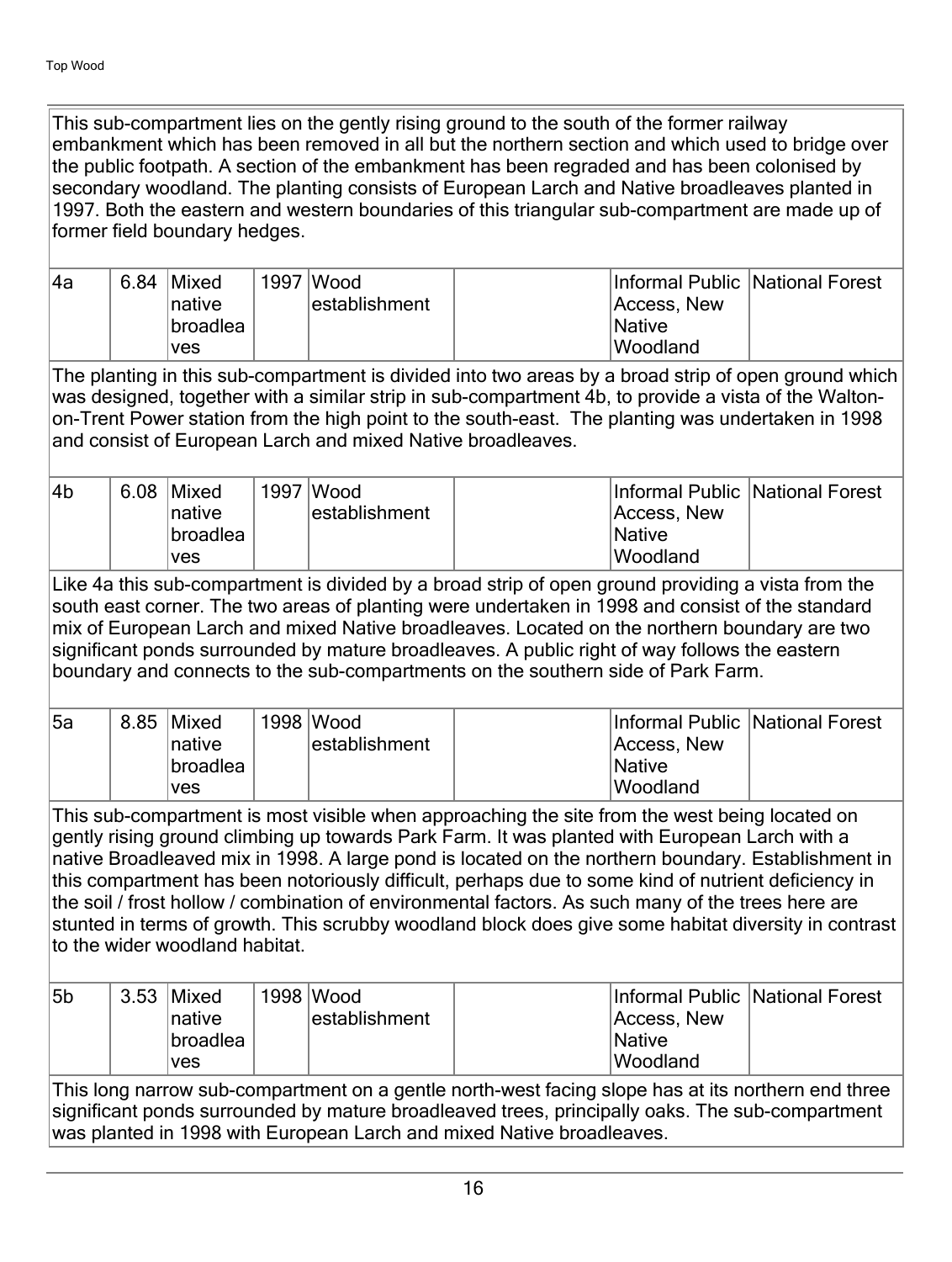| 5c | 6.08                                                                                                                                                                                                                                                                                                                                                                                                                                                                                                                                                                        | Mixed<br>native<br>broadlea<br>ves        |  | 1998 Wood<br>establishment |                                                                                                                                                                                                                                                                                                                                                                                                            | Access, New<br><b>Native</b><br>Woodland                    | Informal Public National Forest |  |  |  |  |
|----|-----------------------------------------------------------------------------------------------------------------------------------------------------------------------------------------------------------------------------------------------------------------------------------------------------------------------------------------------------------------------------------------------------------------------------------------------------------------------------------------------------------------------------------------------------------------------------|-------------------------------------------|--|----------------------------|------------------------------------------------------------------------------------------------------------------------------------------------------------------------------------------------------------------------------------------------------------------------------------------------------------------------------------------------------------------------------------------------------------|-------------------------------------------------------------|---------------------------------|--|--|--|--|
|    |                                                                                                                                                                                                                                                                                                                                                                                                                                                                                                                                                                             |                                           |  |                            | This sub-compartment consists of European Larch and native broadleaves planted in 1998. A small                                                                                                                                                                                                                                                                                                            |                                                             |                                 |  |  |  |  |
|    | pond is located on the southern boundary.                                                                                                                                                                                                                                                                                                                                                                                                                                                                                                                                   |                                           |  |                            |                                                                                                                                                                                                                                                                                                                                                                                                            |                                                             |                                 |  |  |  |  |
| 6a | 2.46                                                                                                                                                                                                                                                                                                                                                                                                                                                                                                                                                                        | Mixed<br>native<br>broadlea<br>ves        |  | 1998 Wood<br>establishment |                                                                                                                                                                                                                                                                                                                                                                                                            | Access, New<br><b>Native</b><br>Woodland                    | Informal Public National Forest |  |  |  |  |
|    |                                                                                                                                                                                                                                                                                                                                                                                                                                                                                                                                                                             | boundary with compartments 5a and 5b.     |  |                            | The Botany Bay- Linton road forms the northern boundary of this sub-compartment which was<br>planted with European Larch and Native broadleaves in 1998. A large pond straddles the southern                                                                                                                                                                                                               |                                                             |                                 |  |  |  |  |
| 7a | 0.94                                                                                                                                                                                                                                                                                                                                                                                                                                                                                                                                                                        | Mixed<br>native<br>broadlea<br>ves        |  | 1998 Wood<br>establishment |                                                                                                                                                                                                                                                                                                                                                                                                            | Informal Public<br>Access, New<br><b>Native</b><br>Woodland | National Forest                 |  |  |  |  |
|    |                                                                                                                                                                                                                                                                                                                                                                                                                                                                                                                                                                             | any natural regeneration.                 |  |                            | This triangular sub-compartment forms a buffer between the wider planted area and the ecologically<br>sensitive semi-natural ancient woodland at Grange Wood. The sub-compartment was enclosed by a<br>rabbit fence, areas were scarified and treated with herbicide to encourage natural regeneration.<br>Subsequently some additional planting of native broadleaved tree stock took place to compliment |                                                             |                                 |  |  |  |  |
| 8a | 6.53                                                                                                                                                                                                                                                                                                                                                                                                                                                                                                                                                                        | Mixed<br>native<br>broadlea<br>ves        |  | 1998 Wood<br>establishment |                                                                                                                                                                                                                                                                                                                                                                                                            | Informal Public<br>Access, New<br><b>Native</b><br>Woodland | National Forest                 |  |  |  |  |
|    | This sub-compartment occupies the land immediately south of Park Farm and is the highest spot at<br>the site at 126 m above sea level. In order to provide a vista to the south from this high point only<br>50% of the sub-compartment was planted with mixed Native broadleaves in 1998. The sub-<br>compartment also contains a linear clump of mature Beech trees, a triangulation pillar and a radio<br>mast. The sub-compartment is traversed by a number of public and permissive rights of way and<br>has a major management access point in its northern boundary. |                                           |  |                            |                                                                                                                                                                                                                                                                                                                                                                                                            |                                                             |                                 |  |  |  |  |
| 9a | 3.71                                                                                                                                                                                                                                                                                                                                                                                                                                                                                                                                                                        | <b>Mixed</b><br>native<br>broadlea<br>ves |  | 1999 Wood<br>establishment |                                                                                                                                                                                                                                                                                                                                                                                                            | Informal Public<br>Access, New<br><b>Native</b><br>Woodland | National Forest                 |  |  |  |  |
|    | This sub-compartment is situated on the south-west slope to the immediate south of the high point in<br>sub-compartment 8a. This area planted with European Larch and mixed native broadleaves in 1999.<br>A significant area of open ground was left to the east of the permissive bridleway that runs through<br>the sub-compartment in order to maintain vistas.                                                                                                                                                                                                         |                                           |  |                            |                                                                                                                                                                                                                                                                                                                                                                                                            |                                                             |                                 |  |  |  |  |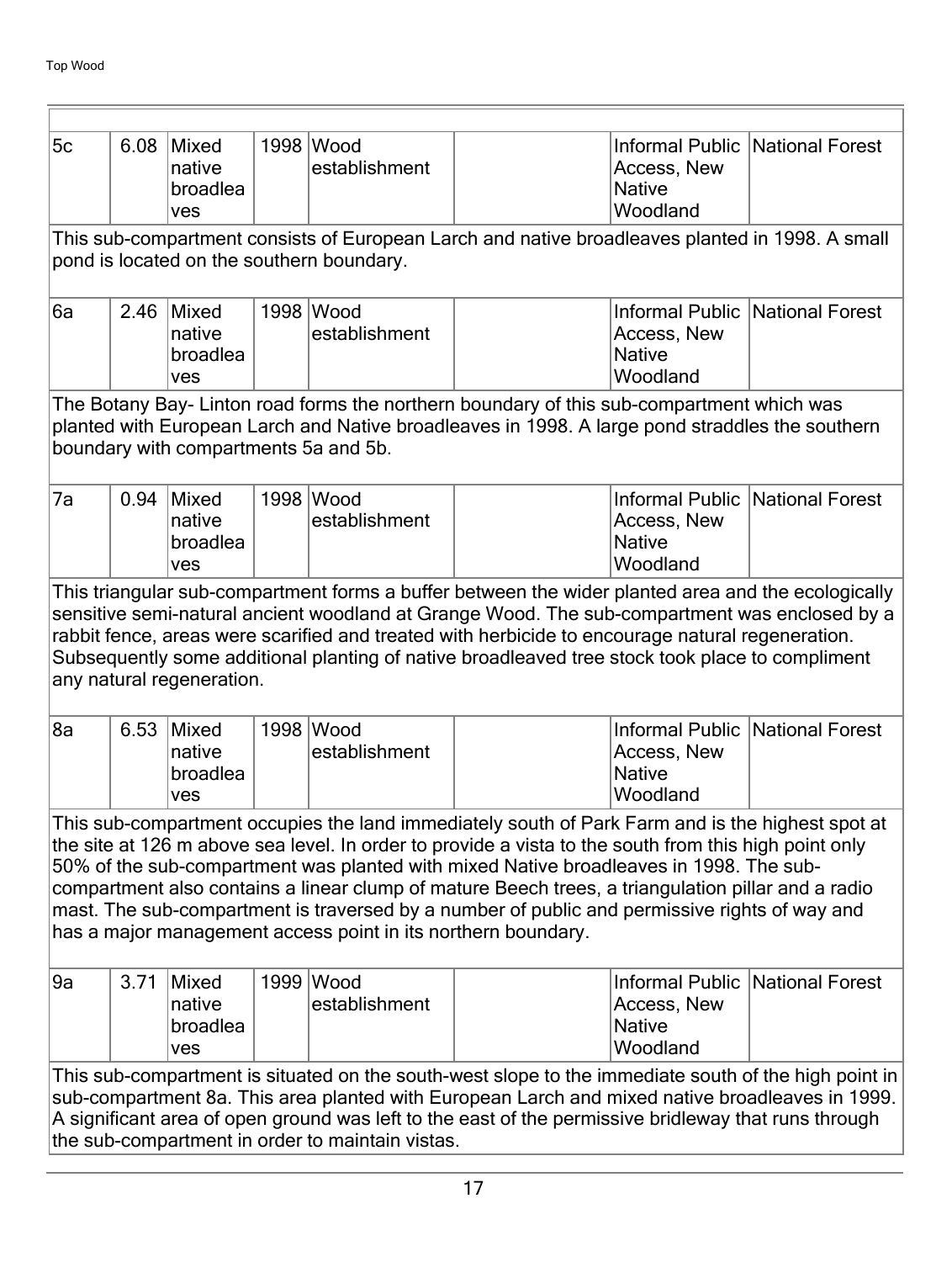F

| 9b  | 4.37                                                                                                                                                                                                                                                                                                                                                                                                                                                                                                                | <b>Mixed</b><br>broadlea<br>ves    |  | 1999 Wood<br>establishment | Access, New<br><b>Native</b><br>Woodland                                                                                                                                                                                                                                         | Informal Public National Forest |  |  |  |  |
|-----|---------------------------------------------------------------------------------------------------------------------------------------------------------------------------------------------------------------------------------------------------------------------------------------------------------------------------------------------------------------------------------------------------------------------------------------------------------------------------------------------------------------------|------------------------------------|--|----------------------------|----------------------------------------------------------------------------------------------------------------------------------------------------------------------------------------------------------------------------------------------------------------------------------|---------------------------------|--|--|--|--|
|     | This sub-compartment was planted with the European Larch and Native broadleaves in 1999. As in<br>sub-compartment 9a the area to the east of the bridleway was retained as open ground.                                                                                                                                                                                                                                                                                                                             |                                    |  |                            |                                                                                                                                                                                                                                                                                  |                                 |  |  |  |  |
| 9c  | 5.12                                                                                                                                                                                                                                                                                                                                                                                                                                                                                                                | Mixed<br>native<br>broadlea<br>ves |  | 1999 Wood<br>establishment | Access, New<br><b>Native</b><br>Woodland                                                                                                                                                                                                                                         | Informal Public National Forest |  |  |  |  |
|     |                                                                                                                                                                                                                                                                                                                                                                                                                                                                                                                     |                                    |  |                            | This sub-compartment forms the most westerly section of compartment 9 and was planted with<br>European Larch and Native broadleaves in 1999. This sub-compartment accommodates the<br>permissive bridleway, a significant pond in the north and provides views to the southwest. |                                 |  |  |  |  |
| 10a | 0.77                                                                                                                                                                                                                                                                                                                                                                                                                                                                                                                | Oak<br>(pedunc<br>ulate)           |  | 1880 Wood<br>establishment | Access, New<br><b>Native</b><br>Woodland                                                                                                                                                                                                                                         | Informal Public National Forest |  |  |  |  |
|     | This sub-compartment is a well established mature broadleaved copse which was augmented by the<br>planting of a number of conifers in the mid 20th Century. The original 19th Century planting was of<br>Oak, Beech and Ash and the conifers are Corsican and Scots pine. The sub-canopy is formed by<br>Holly, Hazel and Elder. In low light environments the ground flora is sparse whereas beneath the<br>conifers bramble and bracken dominate. There are a number of shallow depressions and<br>banks/ditches. |                                    |  |                            |                                                                                                                                                                                                                                                                                  |                                 |  |  |  |  |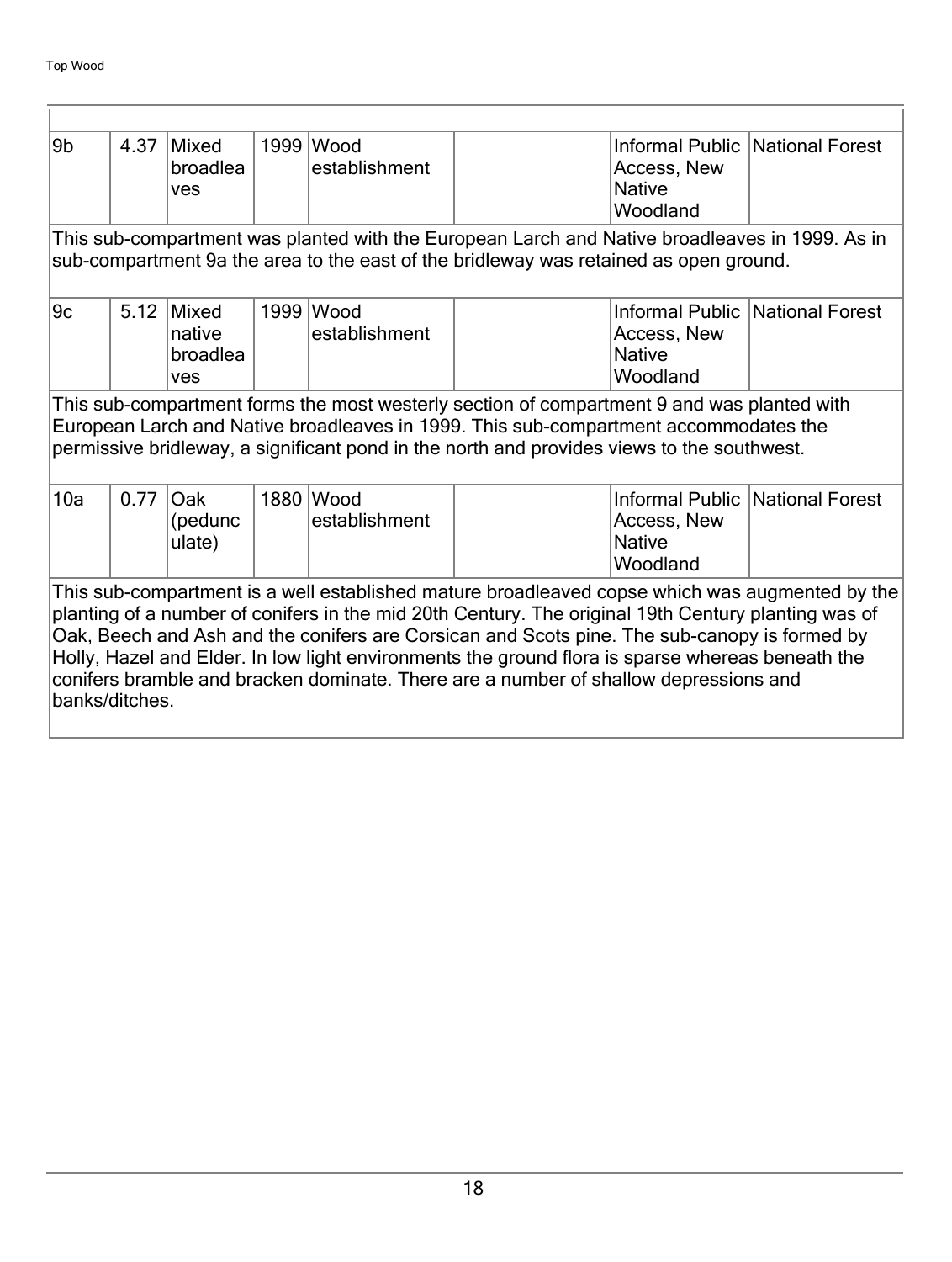## Appendix 2: Harvesting operations (20 years)

| <b>Forecast</b><br>∣Year <sup>∖</sup> | Cpt | <b>Operation Type</b> | <b>Work Area</b><br>(ha) | <b>Estimated</b><br>vol/ha | <b>Estimated total</b><br>vol. |
|---------------------------------------|-----|-----------------------|--------------------------|----------------------------|--------------------------------|
| 2019                                  | 1a  | hin.                  | 10.00                    |                            | 76                             |
| 2019                                  | 2a  | ™hin                  | 3.71                     | 15                         | 56                             |
| 2019                                  | 4а  | ™hin                  | 6.84                     |                            | 48.3                           |
| 2019                                  | 5a  | `hin                  | 8.85                     |                            | 64.3                           |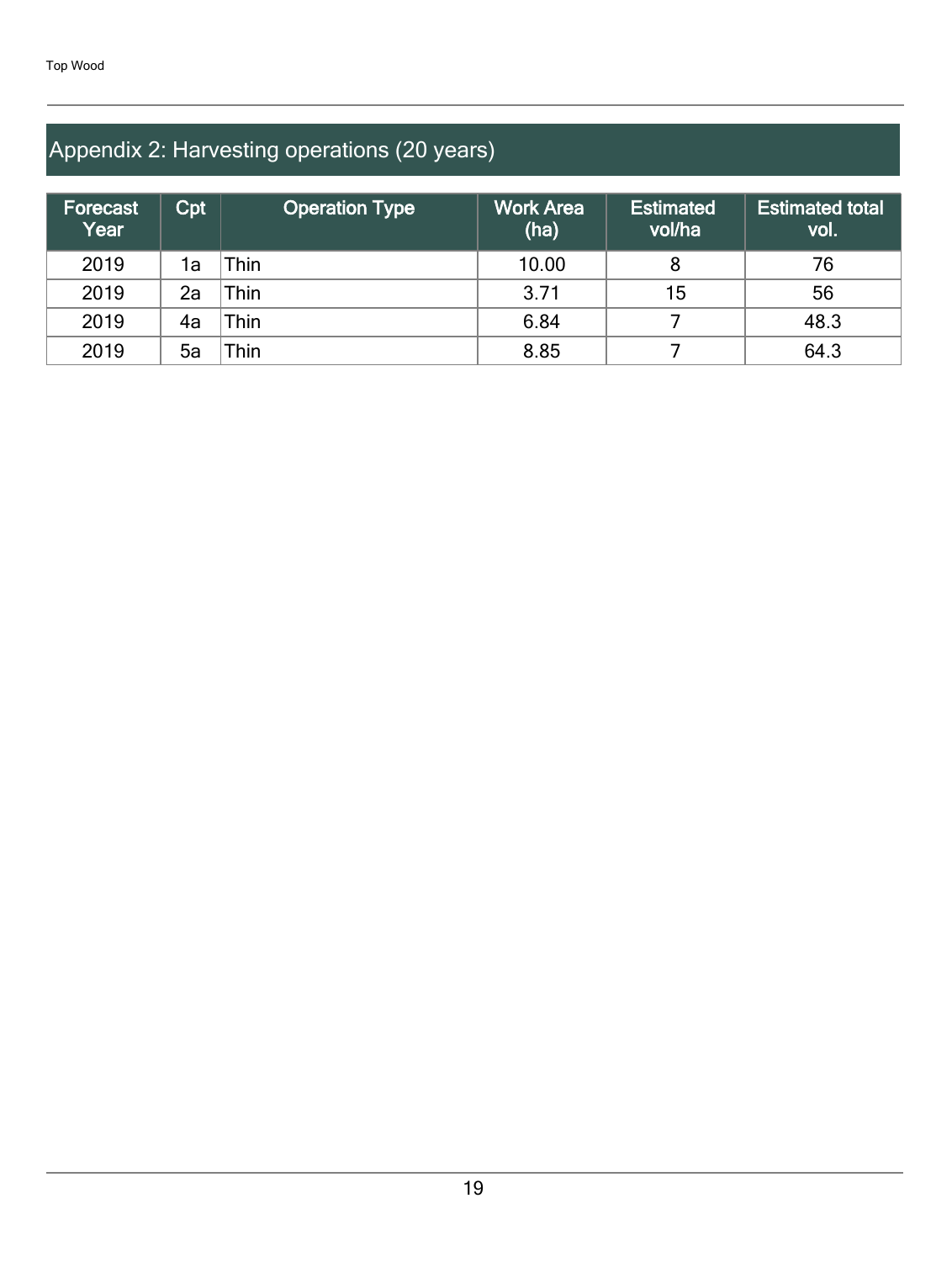## **GLOSSARY**

#### Ancient Woodland

Ancient woods are defined as those where there has been continuous woodland cover since at least 1600 AD. In Scotland ancient woods are defined strictly as sites shown as semi-natural woodland on the 'Roy' maps (a military survey carried out in 1750 AD, which is the best source of historical map evidence) and as woodland all subsequent maps. However, they have been combined with long-established woods of semi-natural origin (originating from between 1750 and 1860) into a single category of Ancient Semi-Natural Woodland to take account of uncertainties in their identification. Ancient woods include Ancient Semi-Natural Woodland and plantations on Ancient Woodland Sites (see below). May support many species that are only found in ancient woodland.

#### Ancient Semi - Natural Woodland

Stands in ancient woods defined as those consisting predominantly of native trees and shrubs that have not obviously been planted, which have arisen from natural regeneration or coppice regrowth.

#### Ancient Woodland Site

Stands in ancient woods that have been converted to plantations, of coniferous, broadleaved or mixed species, usually for timber production, including plantations of native species planted so closely together that any semi-natural elements of the understorey have been suppressed.

#### Beating Up

Replacing any newly planted trees that have died in the first few years after planting.

#### **Broadleaf**

A tree having broad leaves (such as oak) rather than needles found on conifers (such as Scots pine).

#### **Canopy**

The uppermost layer of vegetation in a woodland, or the upper foliage and branches of an individual tree.

#### Clearfell

Felling of all trees within a defined area.

#### **Compartment**

Permanent management division of a woodland, usually defined on site by permanent features such as roads. See Sub-compartments.

#### **Conifer**

A tree having needles, rather than broadleaves, and typically bearing cones.

### Continuous Cover forestry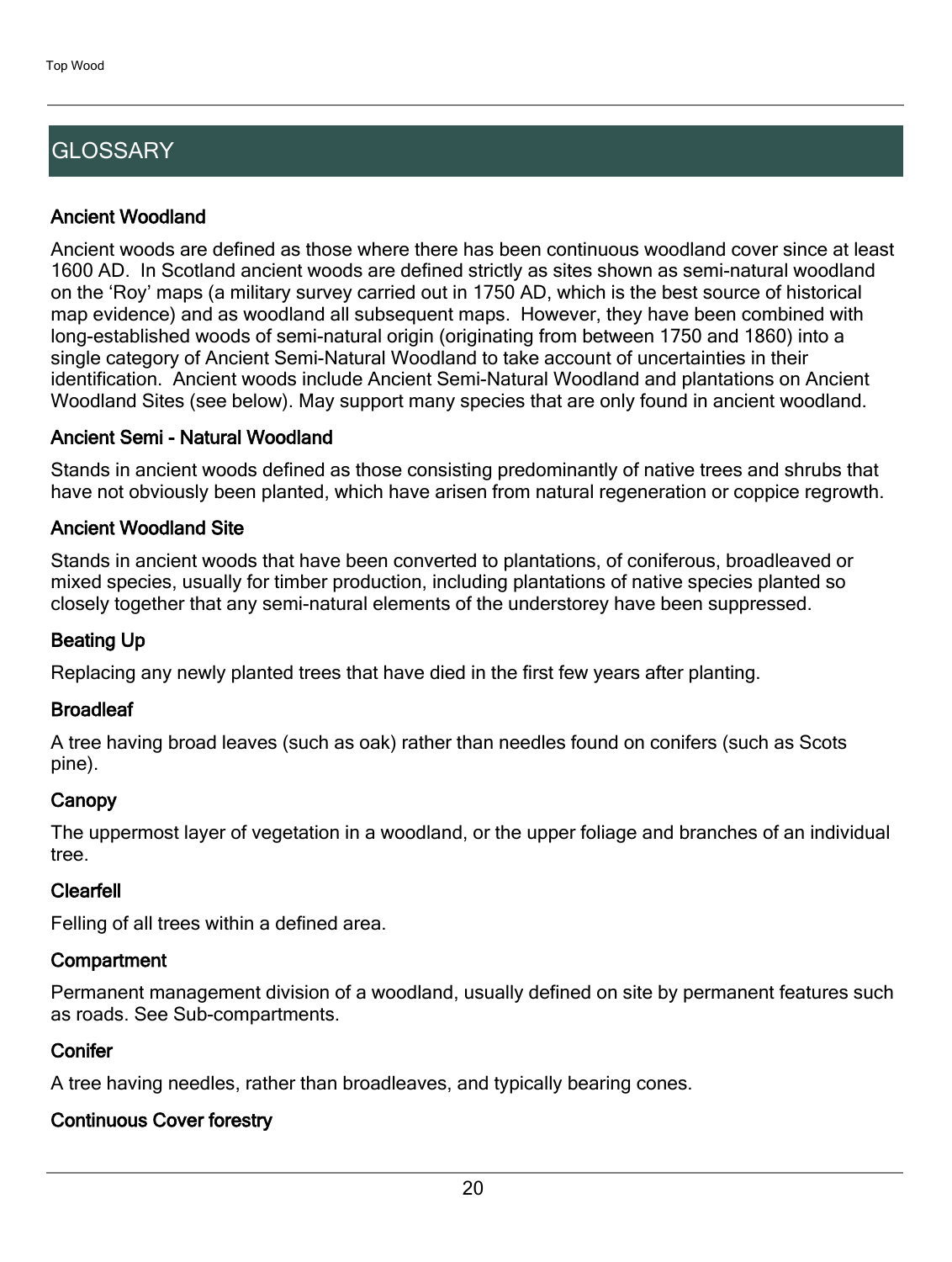A term used for managing woods to ensure that there are groups or individual trees of different ages scattered over the whole wood and that some mature tree cover is always maintained. Management is by repeated thinning and no large areas are ever completely felled all at once.

#### **Coppice**

Trees which are cut back to ground levels at regular intervals (3-25 years).

#### Exotic (non-native) Species

Species originating from other countries (or other parts of the UK) that have been introduced by humans, deliberately or accidentally.

#### Field Layer

Layer of small, non-woody herbaceous plants such as bluebells.

#### Group Fell

The felling of a small group of trees, often to promote natural regeneration or allow planting.

#### Long Term Retention

Discrete groups of trees (or in some cases single trees) that are retained significantly past their economic felling age. Operations may still be carried out within them and thinning is often necessary to maintain stability.

#### Minimum Intervention

Areas where no operations (such as thinning) will take place other than to protect public safety or possibly to control invasive exotic species.

#### Mixed Woodland

Woodland made up of broadleaved and coniferous trees.

#### National vegetation classification (NVC)

A classification scheme that allows an area of vegetation to be assigned to the standardised type that best matches the combination of plant species that it contains. All woodlands in the UK can be described as being one of 18 main woodland types (W1 - W18), which principally reflect soil and climatic conditions. For example, Upland Oakwoods are type W11, and normally occur on well drained infertile soils in the cooler and wetter north and west of Britain. Each main type can be subdivided into numerous subtypes. Most real woods contain more than one type or sub-type and inevitably some woods are intermediate in character and can't be properly described by any sub type.

#### Native Species

Species that arrived in Britain without human assistance.

#### Natural Regeneration

Naturally grown trees from seeds falling from mature trees. Also regeneration from coppicing and suckering.